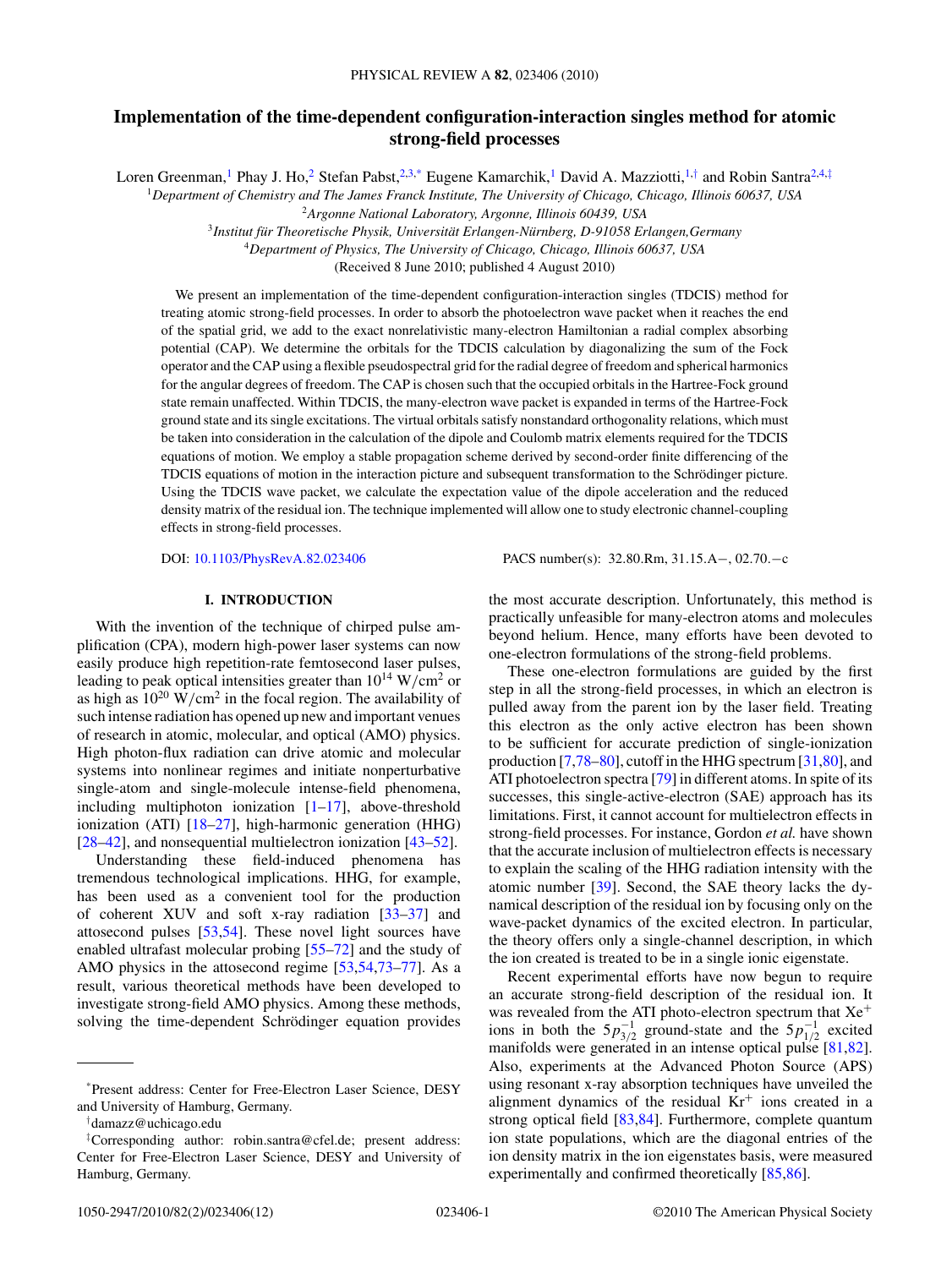<span id="page-1-0"></span>An approximate one-electron approach that goes beyond the SAE treatment is time-dependent configuration interaction with single excitations (TDCIS). This is an *ab initio* electronicstructure technique, where the time-dependent wave function is restricted to spin-singlet conserving single-particle excitations from the ground-state determinant. Rohringer and coworkers have shown that TDCIS can be formulated as an effective one-electron theory with coupled channels [\[87\]](#page-10-0). This method includes the description of the electronic structure of many-electron atoms and molecules through the Fock operator and allows the determination of the ion density matrix, both the diagonal and off-diagonal elements. Knowledge of the off-diagonal matrix elements reveals the coherence properties associated with the electronic wave-packet dynamics of the residual ion [\[85,86,88,89\]](#page-10-0). Using a one-dimensional helium model in a strong laser field, it was shown that TDCIS is superior to the SAE approach [\[87\]](#page-10-0). There are other rigorous effective one-electron approaches, including the single-configuration and multi-configuration time-dependent Hartree-Fock methods [\[78,90](#page-10-0)[–92\]](#page-11-0) and time-dependent density-functional theory in the Kohn-Sham formulation [\[93,94\]](#page-11-0). These methods have known limitations and challenges [\[95–99\]](#page-11-0). Recently, Spanner and Patchkovskii used a set of coupled time-dependent single-particle Schrödinger equations derived from a multielectron wave-function ansatz to examine multielectron effects in strong-field one-electron ionization processes [\[100\]](#page-11-0).

The purpose of this paper is to describe a full numerical implementation of the three-dimensional TDCIS method with an added radial complex absorbing potential (CAP). A set of complex orbitals for the TDCIS calculation is determined by diagonalizing the sum of the Fock operator and the CAP using a flexible pseudospectral grid for the radial degree of freedom and spherical harmonics for the angular degrees of freedom. We found that this complex-orbital formulation of TDCIS has computational advantages, because it allows stable propagation of the TDCIS wave packet. Atomic units are used throughout.

#### **II. THEORETICAL BACKGROUND**

In this section, we provide the theoretical background for a complex-orbital formulation of TDCIS. We start in Sec. II A with the general description of an atom in linearly polarized laser fields within the configuration-interaction singles (CIS) model. Then, an expression for calculating expectation values and the derivation of the reduced ion density are presented in Secs. [II C](#page-2-0) and [II D,](#page-2-0) respectively. In Sec. [II E](#page-3-0) we discuss the Hartree-Fock equations for closed-shell atoms in the presence of a CAP.

# **A. TDCIS with a CAP**

Within the CIS model, excitations beyond a particle-hole (1p-1h) excitation  $|\Phi_i^a\rangle$  with respect to the ground state, which is in our case the Hartree-Fock (HF) ground state  $|\Phi_0\rangle$ , are not considered. Therefore, the wave packet is written in terms of  $|\Phi_0\rangle$  and  $|\Phi_i^a\rangle$ ,

$$
|\Psi(t)\rangle = \alpha_0(t)|\Phi_0\rangle + \sum_{i,a} \alpha_i^a(t) |\Phi_i^a\rangle, \tag{1}
$$

$$
|\Phi_i^a\rangle = \frac{1}{\sqrt{2}} \{ \hat{c}_{a+}^\dagger \hat{c}_{i+} + \hat{c}_{a-}^\dagger \hat{c}_{i-} |\Phi_0\rangle, \tag{2}
$$

where *i,j,k,l* symbolize occupied orbitals, *a,b,c,d* symbolize virtual orbitals, and *p,q,r,s* stand for occupied or virtual orbitals. The operators  $\hat{c}_{p\sigma}^{\dagger}$  and  $\hat{c}_{p\sigma}$  create and annihilate electrons, respectively, in the spin orbital  $|\varphi_{p\sigma}\rangle$ , which is an eigenstate of the modified Fock operator

$$
\hat{F}_{\text{CAP}}|\varphi_{p\sigma}\rangle = \varepsilon_p|\varphi_{p\sigma}\rangle,\tag{3a}
$$

$$
\hat{F}_{\text{CAP}} = \hat{F} - i\eta \hat{W},\tag{3b}
$$

where  $\hat{F}$  is the Fock operator and  $-i\eta \hat{W}$  is the CAP. The full Hamiltonian of our system is

$$
\hat{H}(t) = \hat{F}_{\text{CAP}} + \hat{V}_C - \hat{V}_{\text{HF}} - E_{\text{HF}} - \mathcal{E}(t)\hat{z},\tag{4}
$$

where  $\hat{V}_C$  is the electron-electron Coulomb interaction,  $\hat{V}_{HF}$  is the Hartree-Fock mean-field potential,  $E_{HF}$  is the Hartree-Fock ground-state energy,  $\hat{z}$  is the dipole operator, and  $\mathcal{E}(t)$  is the electric field component of the strong-field laser pulse.

By projecting the time-dependent Schrödinger equation onto the states  $|\Phi_0\rangle$  and  $|\Phi_i^a\rangle$ , the equations of motion of the expansion coefficients  $\alpha_0(t)$  and  $\alpha_i^a(t)$  are obtained as

$$
i\dot{\alpha}_0(t) = -\sqrt{2}\mathcal{E}(t)\sum_{i,a}\alpha_i^a(t)z_{(i,a)},
$$
\n(5a)

$$
i\dot{\alpha}_i^a(t) = (\varepsilon_a - \varepsilon_i)\alpha_i^a(t) + \sum_{i',a'} \alpha_{i'}^{a'}(t)(2v_{(a,i',i,a')} - v_{(a,i',a',i)})
$$

$$
- \mathcal{E}(t) \left\{ \sqrt{2}\alpha_0(t)z_{(a,i)} + \sum_{a'} \alpha_i^{a'}(t)z_{(a,a')}
$$

$$
- \sum_{i'} \alpha_{i'}^{a}(t)z_{(i',i)} \right\}.
$$
(5b)

The projection is done with respect to the symmetric inner product discussed in Sec. [II C.](#page-2-0) The matrix elements in Eqs. (5) are defined via this symmetric inner product [\[101\]](#page-11-0):

$$
z_{(p,q)} = (\varphi_p | \hat{z} | \varphi_q), \tag{6a}
$$

$$
v_{(p,q,r,s)} = (\varphi_p \varphi_q | 1/\hat{r}_{12} | \varphi_r \varphi_s). \tag{6b}
$$

We include parentheses in the subscripts of these matrix elements in order to differentiate them from

$$
z_{p,q} = \langle \varphi_p | \hat{z} | \varphi_q \rangle,\tag{7a}
$$

$$
v_{p,q,r,s} = \langle \varphi_p \varphi_q | 1/\hat{r}_{12} | \varphi_r \varphi_s \rangle, \tag{7b}
$$

which are defined by the standard Hermitian inner product. Explicit expressions for the matrix elements in Eqs. (5) may be found in the Appendix.

# **B. Complex absorbing potential**

When the wave packet reaches the end of the numerical grid, artificial reflections arise. These lead to unphysical results, but can be suppressed by applying a complex absorbing potential (CAP) [\[102–107\]](#page-11-0) near the end of the grid. As a result, the CAP only affects virtual orbitals. Occupied orbitals are localized near the origin and, therefore, are not influenced by the CAP. Additionally, the CAP does not mix occupied with virtual orbitals. The CAP strength *η* has to be chosen carefully to avoid reflections either off the grid wall or off the CAP [\[105,107\]](#page-11-0). The explicit form of our CAP is

$$
W(r) = h(r - r_{\text{abs}})(r - r_{\text{abs}})^2,
$$
 (8)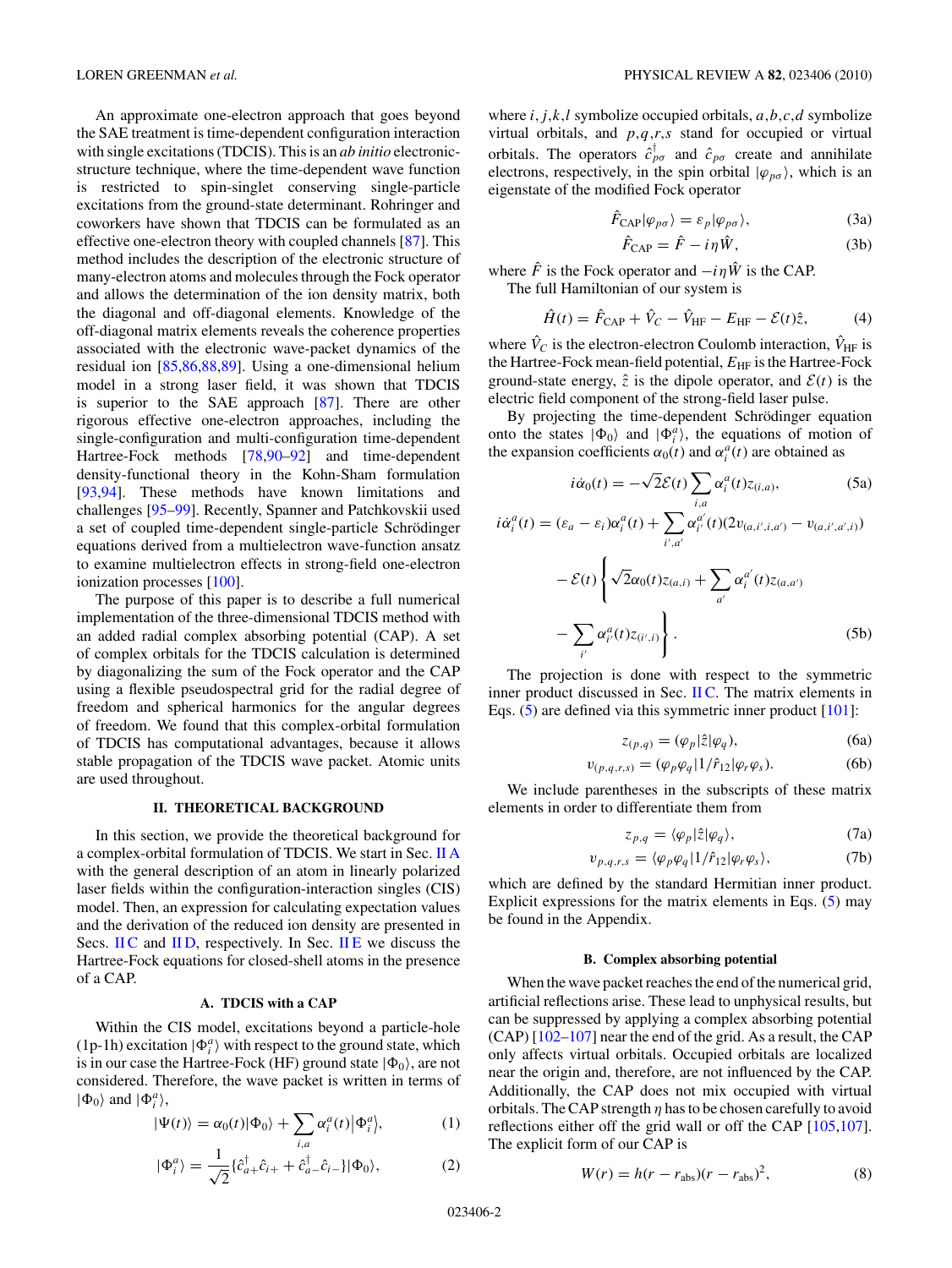<span id="page-2-0"></span>where  $h(x)$  is the Heaviside step function, and  $r$  is the distance from the origin. This CAP is zero until a radius  $r_{\text{abs}}$ , after which it is a quadratically growing potential.

#### **C. Expectation values**

Since  $\hat{F}_{\text{CAP}}$  is not Hermitian, the orthogonality relations for its eigenstates are not given in terms of the ordinary Hermitian inner product. If  $|\varphi_p\rangle \equiv |\varphi_p\rangle$  is a right eigenvector of  $\hat{F}_{\text{CAP}}$ , then  $\langle \varphi_p |$  is generally not a left eigenvector. There is, nevertheless, a one-to-one mapping between right and left eigenvectors. The left eigenvector corresponding to  $|\varphi_p\rangle$  is denoted  $(\varphi_p)$ . The corresponding orthogonality relations read

$$
(\varphi_p|\varphi_q) = (\varphi_p|\varphi_q) = \delta_{p,q}.
$$
\n(9)

From the orthogonality relations of the orbitals follow the orthogonality relations of the 1p-1h excitations,

$$
\left(\Phi_i^a \middle| \Phi_j^b\right) = \left(\Phi_i^a \middle| \Phi_j^b\right) = \delta_{a,b}\delta_{i,j}.\tag{10}
$$

Since the  $|\Phi_i^a\rangle$  are not orthogonal with respect to the Hermitian inner product, we define an overlap integral between 1p-1h excitations as

$$
\langle \Phi_i^a | \Phi_j^b \rangle = \langle \Phi_i^a | \Phi_j^b \rangle = \delta_{i,j} \langle \varphi_a | \varphi_b \rangle = \delta_{i,j} o_{a,b}.
$$
 (11)

Since the complex absorbing potential does not affect the occupied orbitals  $\varphi_i$ , the orthogonality relation between different  $\varphi_i$  survives in the Hermitian inner product in Eq. (11).

The expectation value of an operator  $\hat{A}$  is defined via the Hermitian inner product. By expanding  $\langle \Psi(t) | \hat{A} | \Psi(t) \rangle$  using Eq.  $(1)$ , we obtain

$$
\langle A \rangle = |\alpha_0|^2 2 \sum_j A_{j,j} + \sum_{i,a} 2\sqrt{2} \text{Re}(\alpha_0^* \alpha_i^a A_{i,a})
$$
  
+ 
$$
\sum_{i,a,a'} \text{Re}(\alpha_i^{a*} \alpha_i^{a'} A_{a,a'}) - \sum_{i,i',a,a'} \text{Re}(\alpha_i^{a*} \alpha_{i'}^{a'} A_{i',i} o_{a,a'})
$$
  
+ 
$$
\sum_{i,a,a'} \text{Re}(\alpha_i^{a*} \alpha_i^{a'} o_{a,a'} 2 \sum_j A_{j,j}).
$$
 (12)

In order to compute the dipole acceleration, which is required for describing high-harmonic generation, it is possible to calculate the expectation value of the dipole moment and then calculate its second time derivative [\[96\]](#page-11-0). Alternatively, the expectation value of the dipole acceleration can be calculated directly. To this end, we employ the dipole acceleration operator obtained using the exact atomic Hamiltonian [\[39](#page-10-0)[,108\]](#page-11-0). In the atomic case, assuming that the laser field is linearly polarized along the *z* axis, this operator is given by

$$
\hat{a} = \frac{Z\cos\theta}{\hat{r}^2},\tag{13}
$$

where *Z* is the nuclear charge. Since atomic eigenstates are parity eigenstates, it follows that  $a_{i,i} = 0$ . This simplifies the evaluation of Eq. (12) when  $\hat{A} = \hat{a}$ .

#### **D. Reduced ion density matrix**

In order to construct the reduced ion density matrix (IDM) from the state  $|\Psi(t)\rangle$ , the trace over the unobserved

photoelectron of the total density matrix  $\hat{\rho}(t)$  has to be performed [\[109\]](#page-11-0):

$$
\hat{\tilde{\rho}}^{\text{IDM}}(t) = \text{Tr}_a[\hat{\tilde{\rho}}(t)],\tag{14a}
$$

$$
\hat{\tilde{\rho}} = |\Psi(t)\rangle\langle\Psi(t)|,\tag{14b}
$$

where  $Tr_a$  stands for the trace over all virtual orbitals *a* [cf. Eq. (16a)] and  $\hat{\rho}^{\text{IDM}}(t)$  symbolizes the ion density matrix. Since the virtual orbitals do not obey the Hermitian orthogonality relations [see Eqs.  $(10)$  and  $(11)$ ], we have to be careful to define the trace in Eq.  $(14a)$ . The explicit form of the density matrix can be derived from the norm  $||\Psi(t)||^2$ ,

$$
\langle \Psi(t) | \Psi(t) \rangle = \sum_{I} \langle \Psi(t) | \Phi_{I} \rangle (\Phi_{I} | \Psi(t) \rangle
$$
  
= 
$$
\sum_{I} \langle \Phi_{I} | \Psi(t) \rangle \langle \Psi(t) | \Phi_{I} \rangle = \text{Tr}[\hat{\rho}(t)], \quad (15)
$$

where Tr stands for the trace over the entire configuration space *I*, i.e., all 1p-1h excitations  $\Phi_i^a$  and the HF ground state  $\Phi_0$ . Based on this, natural definitions of the traces over only occupied and only virtual orbitals in the 1p-1h-configuration space, which are symbolized by Tr*<sup>i</sup>* and Tr*a*, respectively, are

$$
\{\operatorname{Tr}_{a}[\hat{\tilde{\rho}}(t)]\}_{i,j} = \sum_{a} \left(\Phi_{i}^{a} |\Psi(t)\rangle \langle \Psi(t)| \Phi_{j}^{a}\right), \qquad (16a)
$$

$$
\{\mathrm{Tr}_{i}[\hat{\beta}(t)]\}_{a,b} = \sum_{i} (\Phi_{i}^{a}|\Psi(t)\rangle\langle\Psi(t)|\Phi_{i}^{b}). \qquad (16b)
$$

Hence, the matrix elements of  $\hat{\rho}^{\text{IDM}}(t)$  have the form

$$
\tilde{\rho}_{i,j}^{\text{IDM}}(t) = \sum_{a} \left( \Phi_i^a | \Psi(t) \rangle \langle \Psi(t) | \Phi_j^a \right) = \sum_{a,b} \alpha_i^a(t) \left[ \alpha_j^b(t) \right]^* o_{b,a},\tag{17}
$$

where we have used the explicit form of the wave function [cf. Eq. [\(1\)](#page-1-0)]. To analyze the impact of the CAP on the dynamics of  $\hat{\rho}(t)$  and  $\hat{\rho}^{\text{IDM}}(t)$ , it is convenient to go into the interaction picture (labeled *I* )

$$
|\Psi_I(t)\rangle = e^{i\hat{F}t}|\Psi(t)\rangle, \qquad (18a)
$$

$$
\hat{A}_I = e^{i\hat{F}t} \hat{A} e^{-i\hat{F}t},\tag{18b}
$$

where  $\hat{A}$  stands for any operator in the Schrödinger picture. The time evolution of  $|\Psi_I(t)\rangle$  is given by

$$
i\frac{\partial}{\partial t}|\Psi_I(t)\rangle = (\hat{V}_{C,I} - \hat{V}_{\text{HF},I} - E_{\text{HF}} - \mathcal{E}(t)\hat{z}_I - i\eta \hat{W}_I)|\Psi_I(t)\rangle.
$$
\n(19)

Because of the CAP, the norm  $||\Psi_I(t)||^2$  is not conserved. That affects the time evolution of the trace of the IDM

$$
\frac{\partial}{\partial t} \text{Tr}_{i} \left[ \hat{\rho}_{I}^{\text{IDM}}(t) \right] + \frac{\partial}{\partial t} |\alpha_{0}(t)|^{2} = \frac{\partial}{\partial t} \langle \Psi_{I}(t) | \Psi_{I}(t) \rangle
$$
\n
$$
= -2\eta \text{Tr}[\hat{W}_{I} \hat{\rho}_{I}(t)], \quad (20)
$$

where  $\hat{\rho}_I(t) = |\Psi_I(t)\rangle \langle \Psi_I(t)|$ . Since the probability that there is no hole  $(|\alpha_0(t)|^2)$  and the probability that there is a hole  $(Tr_i[\hat{\beta}_I^{\text{IDM}}(t)])$  should add up to one, we must correct  $\hat{\beta}_I^{\text{IDM}}(t)$ for the loss of norm.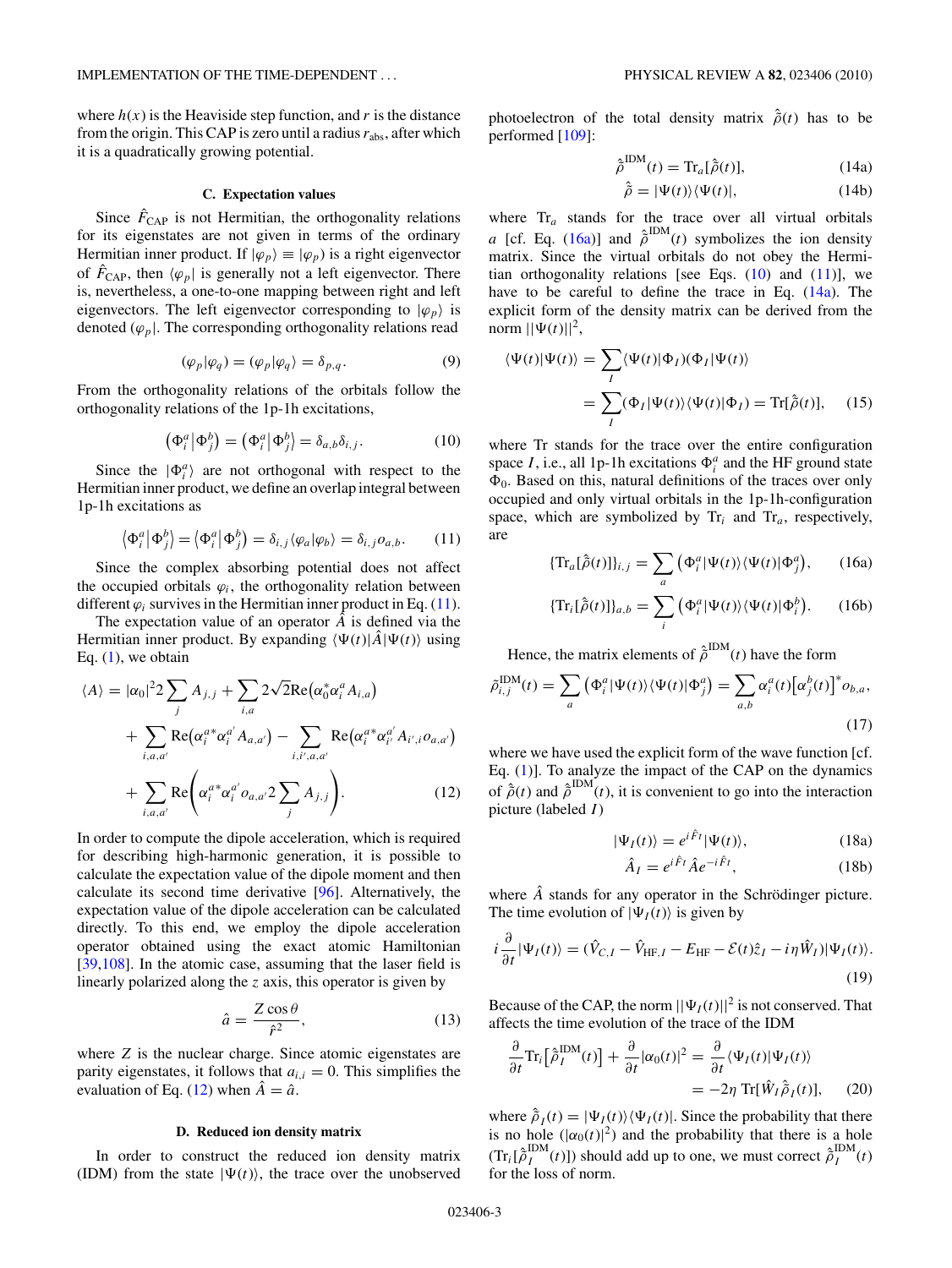<span id="page-3-0"></span>In order to understand how to construct a corrected IDM,  $\hat{\rho}_I^{\text{IDM}}(t)$ , that does not lose norm over time and describes the full interaction dynamics of the electrons, we have to analyze the equations of motion (von Neumann equations) of  $\hat{\rho}_I(t)$  and  $\hat{\tilde{\rho}}_I^{\text{IDM}}(t)$ 

$$
\frac{\partial}{\partial t}\hat{\tilde{\rho}}_I(t) = -i[\hat{V}_{C,I} - \hat{V}_{\text{HF},I} - \mathcal{E}(t)\hat{z}_I, \hat{\tilde{\rho}}_I(t)] - \eta\{\hat{\tilde{\rho}}_I(t), \hat{W}_I\},
$$
\n(21a)\n
$$
\frac{\partial}{\partial t}\hat{\tilde{\rho}}_I^{\text{IDM}}(t) = -i\text{Tr}_a[[\hat{V}_{C,I} - \hat{V}_{\text{HF},I} - \mathcal{E}(t)\hat{z}_I, \hat{\tilde{\rho}}_I(t)]] - 2\eta\text{Tr}_a[\hat{W}_I\hat{\tilde{\rho}}_I(t)],
$$
\n(21b)

where  $\{\cdot,\cdot\}$  stands for the anticommutator. Equation (21a) can be derived by taking the time derivative of Eq. [\(14b\)](#page-2-0) and using Eq. [\(19\)](#page-2-0). In addition, we use the fact that

$$
Tr[\hat{W}_I \hat{\tilde{\rho}}_I(t)] = Tr[\hat{\tilde{\rho}}_I(t)\hat{W}_I],
$$
 (22a)

$$
Tr[\hat{W}_I] = Tr_a[\hat{W}_I].
$$
 (22b)

Remember that  $\hat{W}$  acts only on virtual orbitals. The first terms on the right-hand side of Eqs. (21) describe the dynamics of the system (imaginary prefactor), and the second terms are responsible for the norm decay of the density matrix (real prefactor).

In the case of no residual Coulomb interaction ( $\hat{V}_{C,I}$  –  $\hat{V}_{HF,I} = 0$ ) and no electric field  $[\mathcal{E}(t) = 0]$ , the correct density matrix has to be constant in time. The density matrix  $\hat{\rho}_I(t)$ does not fulfill this requirement due to the CAP. Hence, the equation of motion in Eq.  $(21a)$  has to be corrected such that no term violates the norm conservation. The corresponding von Neumann equations of the corrected density matrix and the corrected IDM are

$$
\frac{\partial}{\partial t}\hat{\rho}_I(t) = \frac{\partial}{\partial t}\tilde{\rho}_I(t) + \eta\{\tilde{\rho}_I(t), \hat{W}_I\} \n= -i[\hat{V}_{C,I} - \hat{V}_{HF,I} - \mathcal{E}(t)\hat{z}_I, \tilde{\rho}_I(t)],
$$
\n(23a)  
\n
$$
\frac{\partial}{\partial t}\hat{\rho}_I^{IDM}(t) = \frac{\partial}{\partial t}\tilde{\rho}_I^{IDM}(t) + 2\eta \text{Tr}_a[\hat{W}_I \tilde{\rho}_I(t)]
$$

$$
= -i \operatorname{Tr}_a [[\hat{V}_{C,I} - \hat{V}_{\text{HF},I} - \mathcal{E}(t)\hat{z}_I, \hat{\tilde{\rho}}_I(t)]]. (23b)
$$

The corrected density matrices, as defined in Eqs. (23), experience no damping. The norm of  $\hat{\rho}_I(t)$  is conserved, which can be seen by taking the trace of Eq.  $(23a)$ . By just taking the trace over all 1p-1h excitations, Eq. (23a) reduces to

$$
\frac{\partial}{\partial t} \left( \text{Tr}_{i} \left[ \hat{\rho}_{I}^{\text{IDM}}(t) \right] \right) = -i \text{Tr}_{i} \text{Tr}_{a} \left[ \left[ \hat{V}_{C,I} - \hat{V}_{\text{HF},I} - \mathcal{E}(t) \hat{z}_{I}, \hat{\rho}_{I}(t) \right] \right],
$$
\n
$$
= -i \langle \Phi_{0} | [\mathcal{E}(t) \hat{z}_{I}, \hat{\rho}^{I}(t)] | \Phi_{0} \rangle
$$
\n
$$
= -\frac{\partial}{\partial t} |\alpha_{0}(t)|^{2}. \tag{24}
$$

In the second step in Eq.  $(24)$ , we used

$$
\begin{aligned} \left(\Phi_i^a\middle|\hat{V}_{C,I} - \hat{V}_{\text{HF},I}\middle|\Phi_0\right) &= \left(\Phi_i^a\middle|\hat{z}_I\middle|\Phi_i^a\right) \\ &= \left(\Phi_0\middle|\hat{z}_I\middle|\Phi_0\right) = 0, \quad \forall a,i. \end{aligned} \tag{25}
$$

Hence, we can conclude that after the pulse  $\mathcal{E}(t) = 0$ , where  $\frac{\partial}{\partial t}$  | $\alpha_0(t)$ |<sup>2</sup> = 0, the trace of  $\hat{\rho}_I^{\text{IDM}}(t)$  is constant in time. In addition,  $\hat{\rho}_I(t)$  fulfills the requirement [see Eq. (24)] that the probability of leaving the atom in its ground state  $(|\alpha_0(t)|^2)$ 

and the probability to create 1p-1h excitations  $(Tr_i[\hat{\rho}_I^{\text{IDM}}(t)])$ add up to one at all times.

Since  $\hat{\rho}^{\text{IDM}}(t)$  can be calculated quite efficiently from the solutions of Eqs.  $(5a)$  and  $(5b)$ , it is sufficient to calculate the correction matrix

$$
\delta \hat{\rho}_I^{\text{IDM}}(t) = \hat{\rho}_I^{\text{IDM}}(t) - \hat{\tilde{\rho}}_I^{\text{IDM}}(t). \tag{26}
$$

The equation of motion of  $\delta \hat{\rho}_I^{\text{IDM}}(t)$  can be derived from Eqs.  $(23b)$  and  $(26)$ ,

$$
\frac{\partial}{\partial t} \delta \hat{\rho}_I^{\text{IDM}}(t) = 2\eta \text{Tr}_a[\hat{W}_I \hat{\rho}_I(t)]
$$
  
=  $-i \text{Tr}_a[[-i\eta \hat{W}_I, \delta \hat{\rho}_I(t)]] + 2\eta \text{Tr}_a[\hat{W}_I \hat{\rho}_I(t)],$  (27)

where we used Eqs.  $(22)$  to insert a commutator that includes the CAP. In the Schrödinger picture, Eq.  $(27)$  transforms into

$$
\frac{\partial}{\partial t} \delta \rho_{i,j}^{\text{IDM}}(t) = i(\varepsilon_i - \varepsilon_j) \delta \rho_{i,j}^{\text{IDM}}(t) + 2\eta \sum_{a,b} w_{b,a} \alpha_i^a(t) [\alpha_j^b(t)]^*.
$$
\n(28)

Here, it was exploited that  $\sum_{c} o_{b,c} w_{(c,a)} = \langle \varphi_b | \hat{W} | \varphi_a \rangle = w_{b,a}$ . The solution to Eq.  $(28)$  is

$$
\delta \rho_{i,j}^{\text{IDM}}(t) = 2\eta \ e^{i(\varepsilon_i - \varepsilon_j)t} \int_{-\infty}^t dt' \sum_{a,b} w_{b,a} \ \alpha_i^a(t')
$$

$$
\times \left[ \alpha_j^b(t') \right]^* e^{-i(\varepsilon_i - \varepsilon_j)t'}, \tag{29}
$$

and hence, we have found an expression for the corrected IDM,

$$
\rho_{i,j}^{\text{IDM}}(t) = \tilde{\rho}_{i,j}^{\text{IDM}}(t) + 2\eta e^{i(\varepsilon_i - \varepsilon_j)t} \int_{-\infty}^{t} dt'
$$

$$
\times \sum_{a,b} w_{b,a} \alpha_i^a(t') [\alpha_j^b(t')]^* e^{-i(\varepsilon_i - \varepsilon_j)t'}.
$$
(30)

Equation (30) is identical to the definition of the IDM in Ref. [\[89\]](#page-10-0), where the states  $|\Phi_i^a\rangle$  are eigenstates of  $\hat{F}$  rather than  $\hat{F}_{\text{CAP}}$  and fulfill different orthogonality relations. Therefore, it was not obvious that both sets of basis states lead to a formally identical expression. In contrast to Ref. [\[89\]](#page-10-0), the exact Coulomb interaction is considered in the current treatment. As a consequence of the Coulomb interaction between the excited electron and the ion, the IDM in the interaction picture is not necessarily constant after the laser pulse is over. However, since within the one-hole configuration space, the one-hole channel states are eigenstates of the exact, laser-free Hamiltonian, the IDM in the interaction picture becomes constant if the excited electron is unbound and drifts away from the ion.

#### **E. Atomic Hartree-Fock equations**

The theory formulated in Secs. [II A](#page-1-0)[–II D](#page-2-0) holds for any electronic system where the Born-Oppenheimer approximation can be made. In the following, we focus our discussion on closed-shell atoms, where the total orbital and spin angular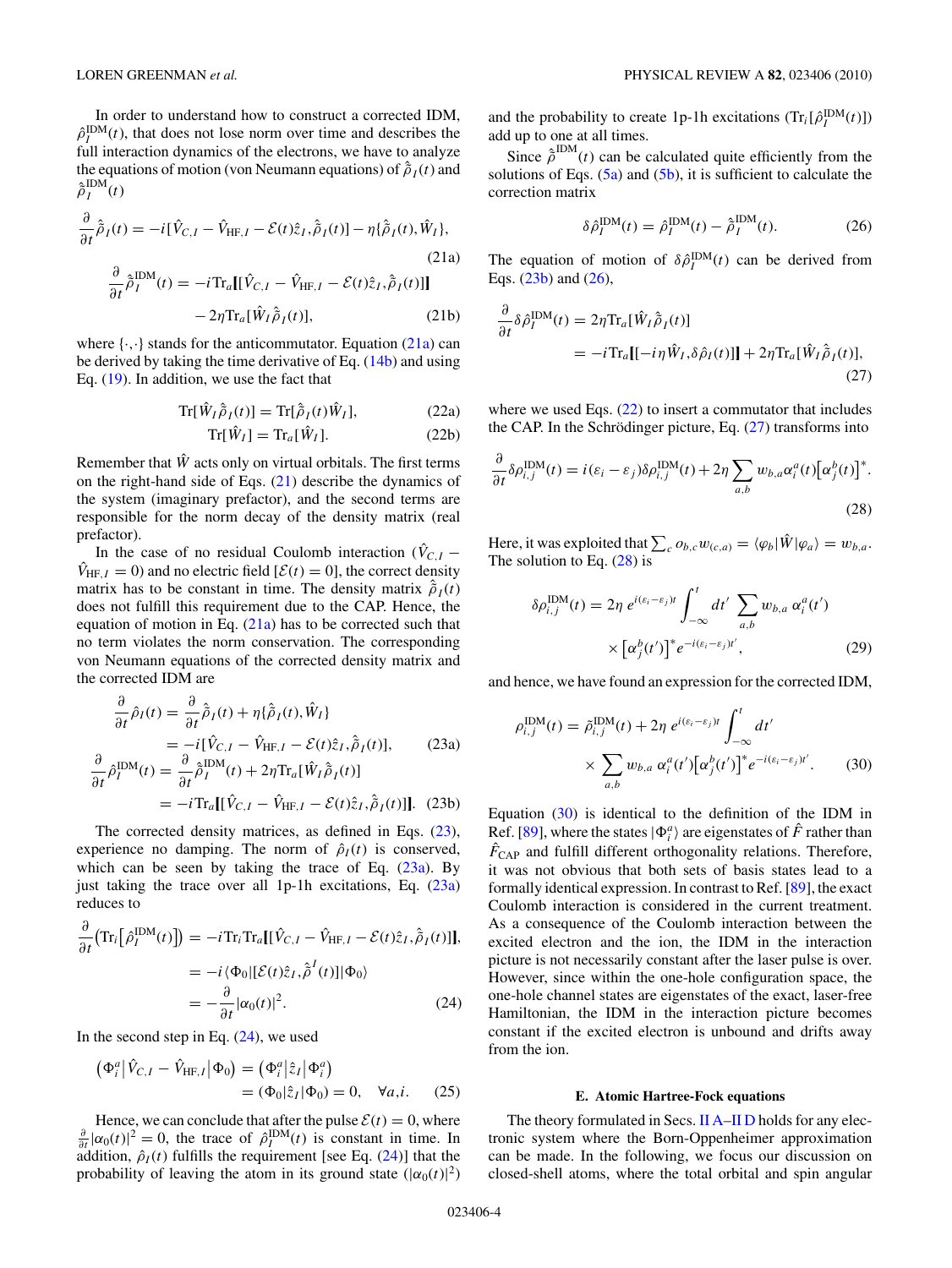<span id="page-4-0"></span>momenta of the ground state are 0. The Fock operator for a closed-shell atom is given by [\[110\]](#page-11-0)

$$
\hat{F} = -\frac{1}{2}\nabla^2 - \frac{Z}{r} + \sum_i (2J_i - K_i),
$$
\n(31)

which consists of a kinetic part  $(-\nabla^2/2)$ , a Coulomb potential due to the nucleus  $(-Z/r)$ , and direct  $(2J<sub>i</sub>)$  and exchange  $(K<sub>i</sub>)$ Coulomb interactions between the electrons. The CAP used in this work (see Sec.  $\overline{I}$  IB) preserves the spherical symmetry of the atomic-structure problem, so that the one-electron eigenfunctions of  $\hat{F}_{\text{CAP}} = \hat{F} - i\eta \hat{W}$  may be written as a product of a (generally complex) radial function  $u_{n,l}$  and a spherical harmonic  $Y_{l,m}(\theta,\phi)$ ,

$$
\langle r, \theta, \phi | \varphi_p \rangle = \langle r, \theta, \phi | \varphi_p \rangle = \varphi_p(r, \theta, \phi) = \frac{u_{n,l}(r)}{r} Y_{l,m}(\theta, \phi).
$$
\n(32)

The  $u_{n,l}$  satisfy the radial self-consistent-field equations,

$$
-\frac{1}{2}\frac{d^2u_{n,l}(r)}{dr^2} + \left\{\frac{l(l+1)}{2r^2} - \frac{Z}{r} - i\eta W(r)\right\}u_{n,l}(r) + \sum_{n_o,l_o} (4l_o + 2)v^{(0)}(n_o, l_o; n_o, l_o; r)u_{n,l}(r) - \sum_{n_o,l_o} \sum_{L=|l-l_o|}^{l+l_o} C(l, L, l_o; 0, 0, 0)^2 v^{(L)}(n_o, l_o; n, l; r)u_{n_o, l_o}(r) = \varepsilon_{n,l}u_{n,l}(r),
$$
(33)

where

$$
v^{(L)}(n,l;n',l';r_1) = \int_0^\infty dr_2 \frac{r_<^L}{r_>^{L+1}} u_{n,l}(r_2) u_{n',l'}(r_2), \qquad (34)
$$

$$
r_{<} = \min\{r_1, r_2\}, \ r_{>} = \max\{r_1, r_2\},\tag{35}
$$

and  $C(l_1, l_2, l_3; m_1, m_2, m_3)$  is a Clebsch-Gordan coefficient [\[111\]](#page-11-0). The summation over  $n_o, l_o$  in Eq. (33) extends over all subshells occupied in the Hartree-Fock ground state. In our calculations, the  $u_{n,l}(r)$  are subject to the boundary conditions  $u_{n,l}(0) = 0$  and  $u_{n,l}(r_{\text{max}}) = 0$ . Here,  $r_{\text{max}}$  stands for the end point of the numerical grid employed (see Sec. III).

The Hartree-Fock mean-field potential,  $\sum_i (2J_i - K_i)$ , depends only on the occupied orbitals. However, all orbitals occupied and virtual—are influenced by the mean-field potential. On the other hand, since the CAP we have introduced in Sec. [II B](#page-1-0) starts far away from the origin such that occupied orbitals are not affected, the Hartree-Fock mean field does not depend on the CAP. Therefore, the occupied orbitals  $\varphi_i$  are eigenstates of both  $\hat{F}$  and  $\hat{F}_{\text{CAP}}$ , and may be calculated by solving the self-consistent-field problem, Eq.  $(33)$ , assuming  $\eta = 0$ . After determining the  $\varphi_i$ , and thus fixing the Hartree-Fock mean field, a single diagonalization of  $\hat{F}_{\text{CAP}}$  for nonzero *η* gives the virtual orbitals  $\varphi_a$ .

The dual wave function of  $|\varphi_p\rangle$  is  $(\varphi_p |$  rather than  $\langle \varphi_p |$ , as discussed in Sec. [II C.](#page-2-0) The matrix representation of Eq.  $(33)$ in a real basis gives rise to a complex symmetric eigenvalue problem  $[106]$  (see Sec. [III B\)](#page-5-0). From this and from Eq.  $(32)$ , it follows that the spatial representation of  $(\varphi_p)$  is given by

$$
(\varphi_p|r,\theta,\phi\rangle=Y^*_{l_p,m_p}(\theta,\phi)\frac{u_{n_p,l_p}(r)}{r}.
$$
 (36)

The corresponding orthogonality relations were given in Sec. [II C.](#page-2-0)

### **III. NUMERICAL IMPLEMENTATION**

In this section, we present our numerical method to implement the three-dimensional TDCIS. In Sec. III A, our choice of the pseudospectral grid for the radial degree of freedom is discussed. Then, the atomic Hartree-Fock equations on the numerical grid are shown in Sec. [III B.](#page-5-0) In Secs. [III D](#page-5-0) and [III E](#page-6-0) we describe propagation schemes based on two different ways of partitioning the Hamiltonian in Eq. [\(4\)](#page-1-0).

#### **A. Pseudospectral grid**

Due to the nature of the strong-field problem, a grid is required with sufficient density near the atomic nucleus to describe the electronic structure of the atom, as well as far from the nucleus to describe the wave packet of the ejected electron. We have chosen a Gauss-Lobatto grid [\[112–115\]](#page-11-0), which uses as its grid points the roots of the first derivative of the *N*th-order Legendre polynomial  $(P'_N)$  as well as the selected end points of the grid ( $r = 0$  and  $r = r_{\text{max}}$ ). We map these roots, which lie on the interval  $x \in [-1,1]$ , onto the radial space of the atom [\[113\]](#page-11-0) using

$$
r(x) = L \frac{1+x}{1-x+\zeta}.
$$
 (37)

*L* and *ζ* are parameters which control the extent of the grid and the density of the mapped points near the origin, respectively.

As described in Ref. [\[113\]](#page-11-0), a wave function  $\phi(x)$  may be approximated using a finite basis set of orthogonal polynomials. Using Legendre polynomials  $P_l(x)$ ,

$$
\phi(x) \approx \phi_N(x) = \sum_{l=0}^N a_l P_l(x), \qquad (38)
$$

which may also be written in terms of cardinal functions *gk*(*x*),

$$
\phi_N(x) = \sum_{k=0}^N g_k(x)\phi_N(x_k).
$$
 (39)

Analytical functions of the wave function  $\phi(x)$  can now be written in terms of analytical functions of the cardinal functions. For the Gauss-Lobatto grid points, the second derivative of  $g_k(x)$ , which is needed to calculate the radial kinetic energy, is (for grid points not at the edge of the grid, which we will not need)

$$
g_k''(x_{k'}) = d_{k,k'}^{(2)} \frac{P_N(x_{k'})}{P_N(x_k)},
$$
\n(40)

where

$$
d_{k,k}^{(2)} = -\frac{N(N+1)}{3(1 - x_k^2)},
$$
  
\n
$$
d_{k,k'}^{(2)} = -\frac{2}{(x_k - x_{k'})^2}.
$$
\n(41)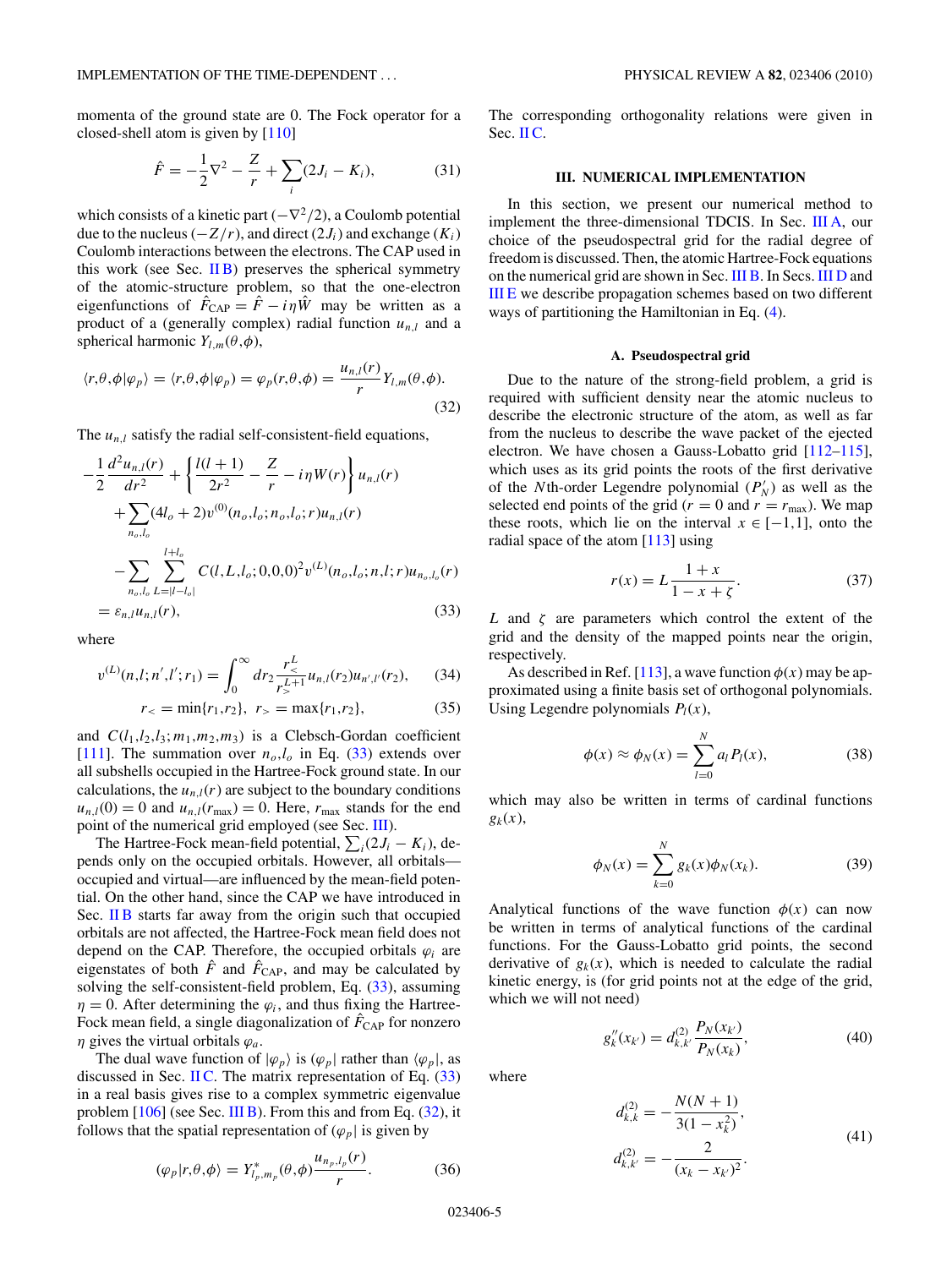#### <span id="page-5-0"></span>**B. Atomic Hartree-Fock equations in the Gauss-Lobatto grid**

After employing the mapping of Eq. [\(37\)](#page-4-0), the Hartree-Fock equations [Eq. [\(31\)](#page-4-0)] read

$$
-\frac{1}{2}\left(-\frac{r''(x)}{r'(x)^3}\frac{d}{dx} + \frac{1}{r'(x)^2}\frac{d^2}{dx^2}\right)u_{n,l}(x) +\left\{\frac{l(l+1)}{2r(x)^2} - \frac{Z}{r(x)} - i\eta W(r(x))\right\}u_{n,l}(x) +\sum_{n_o,l_o} (4l_o + 2)v^{(0)}(n_o, l_o; n_o, l_o; r(x))u_{n,l}(x) -\sum_{n_o,l_o} \sum_{L=|l-l_o|}^{l+l_o} C(lLl_o; 000)^2 v^{(L)}(n_o, l_o; n, l; r(x))u_{n_o, l_o}(x) = \varepsilon_{n,l}u_{n,l}(x).
$$
 (42)

In order to symmetrize the Laplacian, the function  $A(x)$  is introduced such that

$$
A_{n,l}(x) = \sqrt{r'(x)} u_{n,l}(x).
$$
 (43)

After expanding  $A(x)$  with Eq. [\(39\)](#page-4-0), substituting the relation  $g_k(x_{k'}) = \delta_{k,k'}$  and  $A_{n,l}^k = A_{n,l}(x_k)/P_N(x_k)$  and using Eqs.  $(40)$  and  $(41)$ , we obtain

$$
\sum_{k} \left\{ -\frac{1}{2} \frac{1}{r'(x_{k'})} d_{k,k'}^{(2)} \frac{1}{r'(x_{k'})} A_{n,l}^{k} \right\} \n+ \left\{ \frac{l(l+1)}{2r(x_{k'})^2} - \frac{Z}{r(x_{k'})} - i\eta W(r(x_{k})) \right\} A_{n,l}^{k'} \n+ \sum_{n_o,l_o} (4l_o + 2)v^{(0)}(n_o, l_o; n_o, l_o; r(x_{k})) A_{n,l}^{k'} \n- \sum_{n_o,l_o} \sum_{L=|l-l_o|}^{l+l_o} C(lLl_o; 000)^2 v^{(L)}(n_o, l_o; n, l; r(x_{k})) A_{n_o,l_o}^{k'} \n= \varepsilon_{n,l} A_{n,l}^{k'}.
$$
\n(44)

The integrals of Eq.  $(34)$  can now be written using the quadrature

$$
v^{(L)}(n,l;n',l';r(x_{k'}) ) = \sum_{k} \frac{r(k,k')_{\le}^L}{r(k,k')_{\ge}^{L+1}} A_{n,l}^k A_{n',l'}^k \frac{2}{N(N+1)},
$$
\n(45)

where

$$
r(k, k')_{<} = \min\{r(x_k), r(x_{k'})\},
$$
  
\n
$$
r(k, k')_{>} = \max\{r(x_k), r(x_{k'})\}.
$$
\n(46)

Substituting this integral into Eq. (44), the atomic Hartree-Fock equations can be written as

$$
\sum_{k} \left\{ -\frac{1}{2} \frac{1}{r'(x_{k'})} d_{k,k' \ r'(x_{k'})}^{(2)} A_{n,l}^{k} \right\} + \left\{ \frac{l(l+1)}{2r(x_{k'})^2} - \frac{Z}{r(x_{k'})} - i\eta W(r(x_{k'})) \right\} A_{n,l}^{k'} + \sum_{k,n_o,l_o} \frac{2}{N(N+1)} (4l_o + 2) |A_{n_o,l_o}^{k}|^2 \frac{1}{r(k,k')_>} A_{n,l}^{k'}
$$

$$
- \sum_{k,n_o,l_o} \sum_{L=|l-l_o|}^{l+l_o} \frac{2}{N(N+1)} C(lLl_o; 000)^2
$$
  
 
$$
\times \frac{r(k, k')_{\leq}^L}{r(k, k')_{\geq}^{l+1}} A_{n_o,l_o}^{k'} A_{n_o,l_o}^{k} A_{n,l}^{k} = \varepsilon_{n,l} A_{n,l}^{k'},
$$
 (47)

which is a complex symmetric eigenvalue problem.

# **C. Approximation for large angular-momentum Coulomb matrix elements**

In the context of TDCIS, two types of Coulomb matrix elements of the form  $v_{(a,i',i,a')}$  and  $v_{(a,i',a',i')}$  are of interest. In the case that excited orbitals with large angular momenta are important, a substantial number of Coulomb matrix elements need to be computed. This computational task can be the bottleneck in solving the TDCIS equations.

To make this task manageable, we employ the approximations

$$
v_{(a,i',i,a')} = 0,
$$
  

$$
v_{(a,i',a',i)} = \delta_{i,i'} \left( \varphi_a \left| \frac{1}{r} \right| \varphi_{a'} \right),
$$
 (48)

if either  $l_a$  or  $l_{a'}$  is larger than a threshold value  $L_{\text{coul}}$ . These approximations are valid for an excited electron that is far away from the residual ion. We choose the value of  $L_{\text{coul}}$  such that numerical convergence is reached.

#### **D. Numerical propagation scheme**

In order to propagate the ground-state coefficient  $\alpha_0$ , we directly apply the second-order finite-differencing scheme  $[116]$  to Eq.  $(5a)$ :

$$
\alpha_0(t + dt) = \alpha_0(t - dt) + 2i dt \sqrt{2} \mathcal{E}(t) \sum_i \sum_a \alpha_i^a(t) z_{(i,a)}.
$$
\n(49)

To propagate the coefficients  $\alpha_i^a(t)$ , we temporarily transform to the interaction picture,

$$
\alpha_i^a(t) = e^{-i(\varepsilon_a - \varepsilon_i)t} \tilde{\alpha}_i^a(t). \tag{50}
$$

The propagation equation for  $\tilde{\alpha}_i^a$  becomes

$$
\dot{\tilde{\alpha}}_i^a(t) = -ie^{i(\varepsilon_a - \varepsilon_i)t} f_i^a(t),\tag{51}
$$

where

$$
f_i^a(t) \equiv \sum_{i'} \sum_{a'} \alpha_{i'}^{a'}(t) (2v_{(a,i',i,a')} - v_{(a,i',a',i)})
$$

$$
- \mathcal{E}(t) \left\{ \sqrt{2}\alpha_0(t) z_{(a,i)} + \sum_{a'} \alpha_i^{a'}(t) z_{(a,a')}
$$

$$
- \sum_{i'} \alpha_{i'}^{a}(t) z_{(i',i)} \right\}.
$$
(52)

Now we apply the second-order differencing scheme to Eq. (51),

$$
\tilde{\alpha}_i^a(t+dt) = \tilde{\alpha}_i^a(t-dt) - 2idte^{i(\varepsilon_a - \varepsilon_i)t} f_i^a(t), \qquad (53)
$$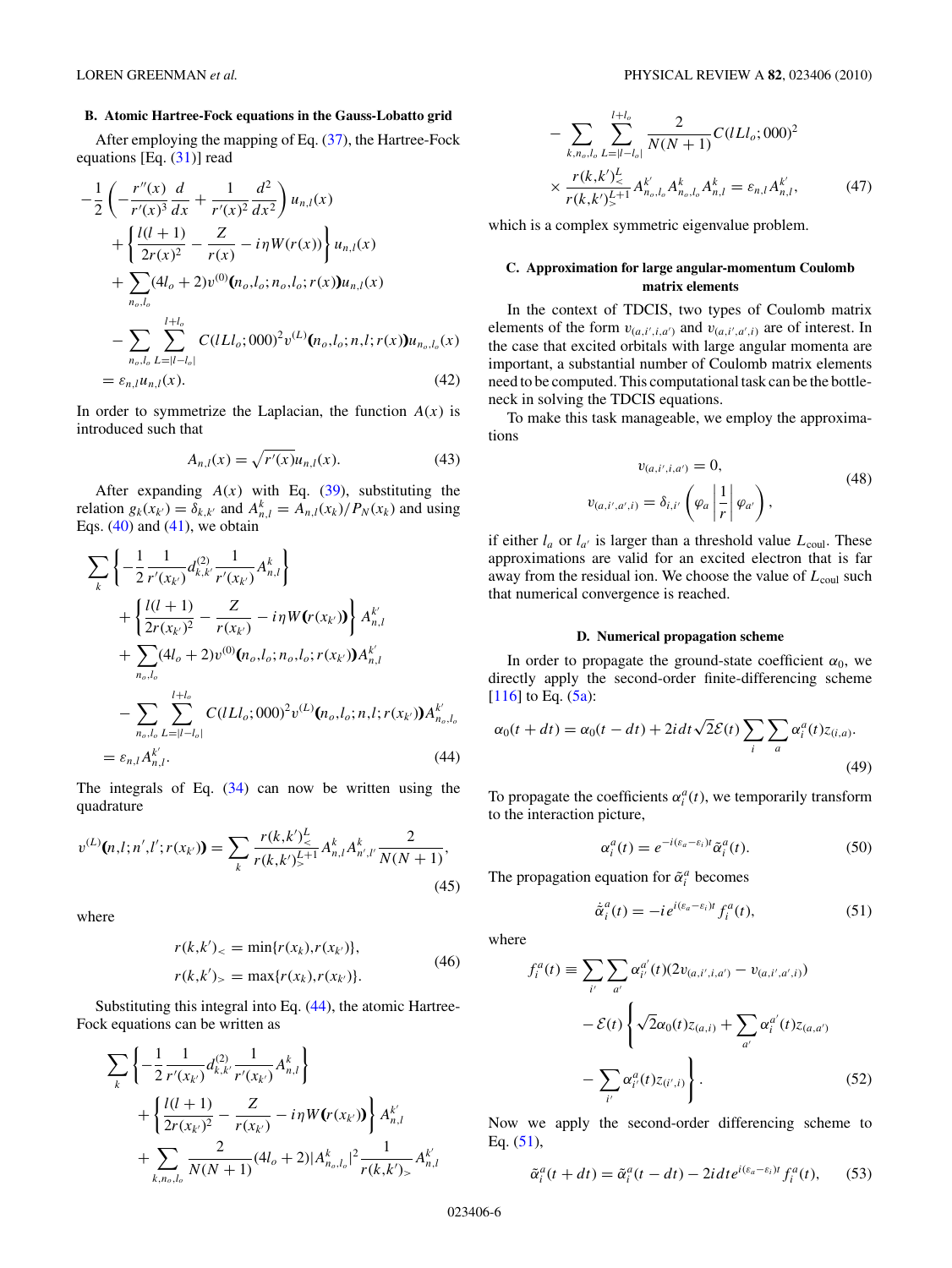<span id="page-6-0"></span>and then convert back to the Schrödinger picture,

$$
\alpha_i^a(t+dt) = e^{-i(\varepsilon_a - \varepsilon_i)(t+dt)} \tilde{\alpha}_i^a(t+dt)
$$
  
\n
$$
= e^{-i(\varepsilon_a - \varepsilon_i)(t+dt)} \tilde{\alpha}_i^a(t - dt) - 2idte^{-i(\varepsilon_a - \varepsilon_i)dt} f_i^a(t)
$$
  
\n
$$
= e^{-2i(\varepsilon_a - \varepsilon_i)dt} \alpha_i^a(t - dt) - 2idte^{-i(\varepsilon_a - \varepsilon_i)dt} f_i^a(t).
$$
\n(54)

Equations  $(49)$  and  $(54)$  are the equations used to propagate the coefficients.

#### **E. Complex-orbital versus real-orbital formulation of TDCIS**

As shown in the previous section, the complex-orbital formulation of TDCIS is rather compact, because the CAP is chosen such that the occupied orbitals in the Hartree-Fock ground state remain unaffected. However, this complex-orbital formulation has the disadvantage that the usual physical interpretation of the virtual orbitals is lost. It is therefore natural to ask whether it is more advantageous to use a real-orbital formulation of TDCIS. Real radial wave functions  $u_{n,l}(r)$  are obtained by diagonalizing  $\hat{F}$  rather than  $\hat{F}_{\text{CAP}}$ . The full Hamiltonian, Eq. [\(4\)](#page-1-0), is left unmodified. Using the real-orbital formulation, all integrals and orbital energies are real. However, there is a CAP-dependent term in the equations of motion for the wave-packet expansion coefficients [which is absent in the complex-orbital formulation of Eq. (5)]. In the following, we show that even though the real-orbital and complex-orbital formulations are equivalent, the implementation of the complex-orbital formulation is numerically more stable.

For simplicity, we performed the numerical comparison using hydrogen exposed to a laser electric field with a peak amplitude of 0.1 a.u. and an angular frequency of 0.057 a.u. In this case, the  $\sqrt{2}$  factors, the Coulomb matrix elements, and the dipole matrix elements  $z_{i,i'}$  in Eq. (5) disappear since there is only one electron. In these tests, 800 radial grid points,  $r_{\text{max}} =$ 130 (Sec. [II E\)](#page-3-0),  $r_{\text{abs}} = 90$  (Sec. [II B\)](#page-1-0),  $\zeta = 0.4$  (Sec. [III A\)](#page-4-0), and  $dt = 0.004$  (Sec. [III D\)](#page-5-0) are employed. In order to accurately reflect the strong-field physics, it is important to note that the choice of CAP strength, which is characterized by *η*, is also important apart from these parameters. With  $\eta = 10^{-3}$ , our calculation performed with the complex orbitals reproduces the hydrogen result obtained by Gordon and Kärtner  $[117]$  $[117]$ . This is not the case if a smaller value of  $\eta$  is chosen. Figure 1 shows that the expectation value of the dipole acceleration obtained with  $\eta = 10^{-5}$  is noisier than that for  $\eta = 10^{-3}$ . This is because the CAP with  $\eta$  less than 10<sup>-3</sup> is too weak to absorb completely the photoelectron wave packet reaching the end of the spatial grid, leading to reflections from the grid wall.

To compare the results obtained with the complex orbitals, we repeated the calculations using the real orbitals. We found that, depending on the value of  $\eta$ , the numerical propagation using the real-orbital formulation may not be stable. Figure 2 shows that the expectation values of the dipole acceleration obtained with the complex and real orbitals, respectively, agree with each other when  $\eta = 10^{-5}$ . In this case, the two formulations are numerically equivalent. However, for  $\eta = 10^{-3}$ , which is required for an accurate description of the



FIG. 1. (Color online) Effect of the CAP strength *η* on the expectation value of the dipole acceleration calculated with the complex-orbital formulation of TDCIS.

dipole acceleration, the numerical propagation of the wave packet using the real orbitals diverges. The divergence persists even after reducing *dt* by a factor of 10.



FIG. 2. (Color online) The expectation value of the dipole acceleration calculated with both the real-orbital (dashed line) and complex-orbital (solid line) formulations of TDCIS using (a)  $\eta$  =  $10^{-5}$  and (b)  $\eta = 10^{-3}$ .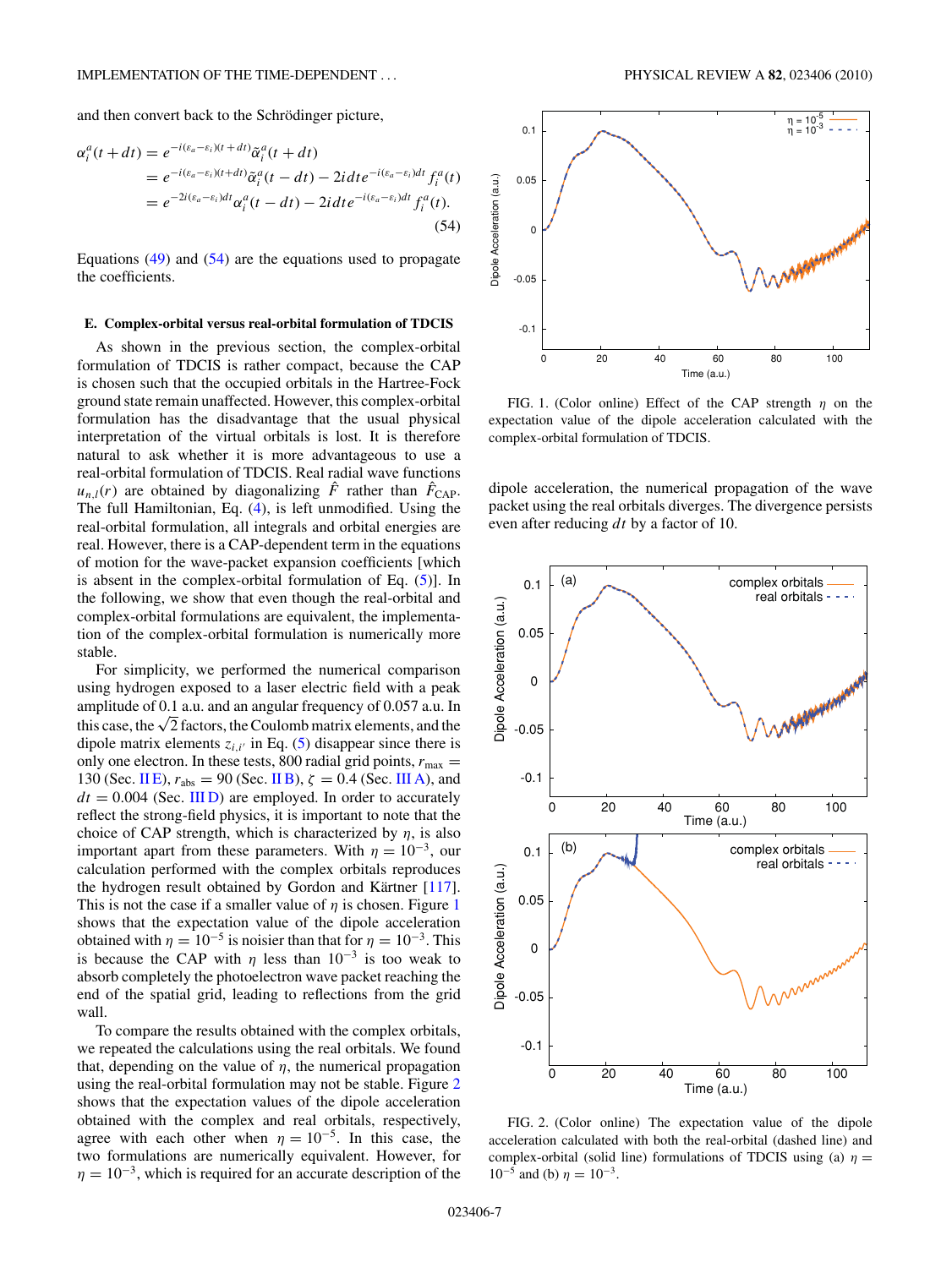### **IV. RESULTS AND DISCUSSION**

To demonstrate applications of our implementation of TDCIS, we performed calculations on argon. First, we carried out a convergence study with the  $3p_0$  orbital active and all other orbitals frozen. The laser field chosen was  $\mathcal{E}(t) =$  $\mathcal{E}_0$  sin( $\omega t$ ), with an  $\mathcal{E}_0$  of 0.125 a.u. and an  $\omega$  of 0.057 a.u. Classically, an electron that can recollide with its parent ion will travel  $\sim \mathcal{E}_0/\omega^2 = 38.5$  a.u. before recollision. Therefore, to fully eliminate any CAP-induced perturbation of recolliding trajectories, we have put our absorbing potential at  $r_{\text{abs}} =$ 90 a.u., and our grid wall at*r*max = 120 a.u., with a *ζ* [Eq. [\(37\)](#page-4-0)] of 0.5. In general, the *ζ* parameter was chosen as 60*/r*max.

The convergence of a number of different parameters is illustrated in Fig. 3. Figures  $3(a)$  and  $3(b)$  show the convergence with the CAP strength. Low *η*'s produced successively greater oscillations due to reflections off the grid wall, while the large *η* values did not have such obvious effects. However, close examination of large *η* values such as the one shown in Fig.  $3(b)$  showed that reflections from the CAP did affect the dipole acceleration by shifting the oscillations out toward times around 113 a.u. An  $\eta$  of  $5.0 \times 10^{-3}$  produced the least amount of reflections off of either the grid wall or the absorbing potential. It should be noted that this *η* is in the region where the real-orbital formulation is numerically unstable. At a grid size of 500 grid points, the dependence of the dipole acceleration on the maximum angular-momentum

value allowed for the dipole  $(L_{\text{max}})$  and Coulomb  $(L_{\text{coul}})$ integrals was determined [Fig.  $3(c)$ ]. An  $L_{\text{max}}$  of 60 was determined to be necessary for convergence of the dipole acceleration, while for the Coulomb integrals an *L*<sub>coul</sub> of 4 was sufficient. For the angular-momentum quantum numbers between 5 and 60, the Coulomb interaction was approximated as a  $\frac{1}{r}$  interaction (Sec. IIIC). Additionally, orbitals with Hartree-Fock energies higher than 50 a.u. (real part of the orbital energies) were determined to be unnecessary and were not included in the propagation calculations. Finally, the convergence of the size of the grid was found. Small grids led to extra oscillations in the dipole acceleration, as well as unphysical behaviors in the norms and density matrix elements. The argon system converged at a grid size of 750 grid points, although 1000 grid points were used for the following calculations.

Figure [4](#page-8-0) shows the difference in the calculated dipole acceleration for the single-channel TDCIS method and the singlechannel Hartree-Slater method [\[39\]](#page-10-0), which approximates the exchange correlation using a local function. The added effects of using the exact nonlocal exchange potential can be seen in the figure. At the peak of the dipole acceleration, the TDCIS method peaks slightly sooner than the Hartree-Slater method. The oscillation after the peak is shorter for the TDCIS method. Finally, there are a greater number of smaller oscillations after the trough of the TDCIS dipole acceleration than for the Hartree-Slater method.



FIG. 3. (Color online) The convergence of the dipole acceleration of argon with the  $3p_0$  orbital active. (a), (b) Convergence with the CAP strength. (c) Convergence with maximum angular momentum for the dipole ( $L_{\text{max}}$ ) and Coulomb ( $L_{\text{coul}}$ ) integrals. (d) Convergence with the size of the pseudospectral grid. Convergence is reached at a CAP strength of  $5 \times 10^{-3}$ , an  $L_{\text{max}}$  of 60, an  $L_{\text{coul}}$  of 4, and a grid size of 750.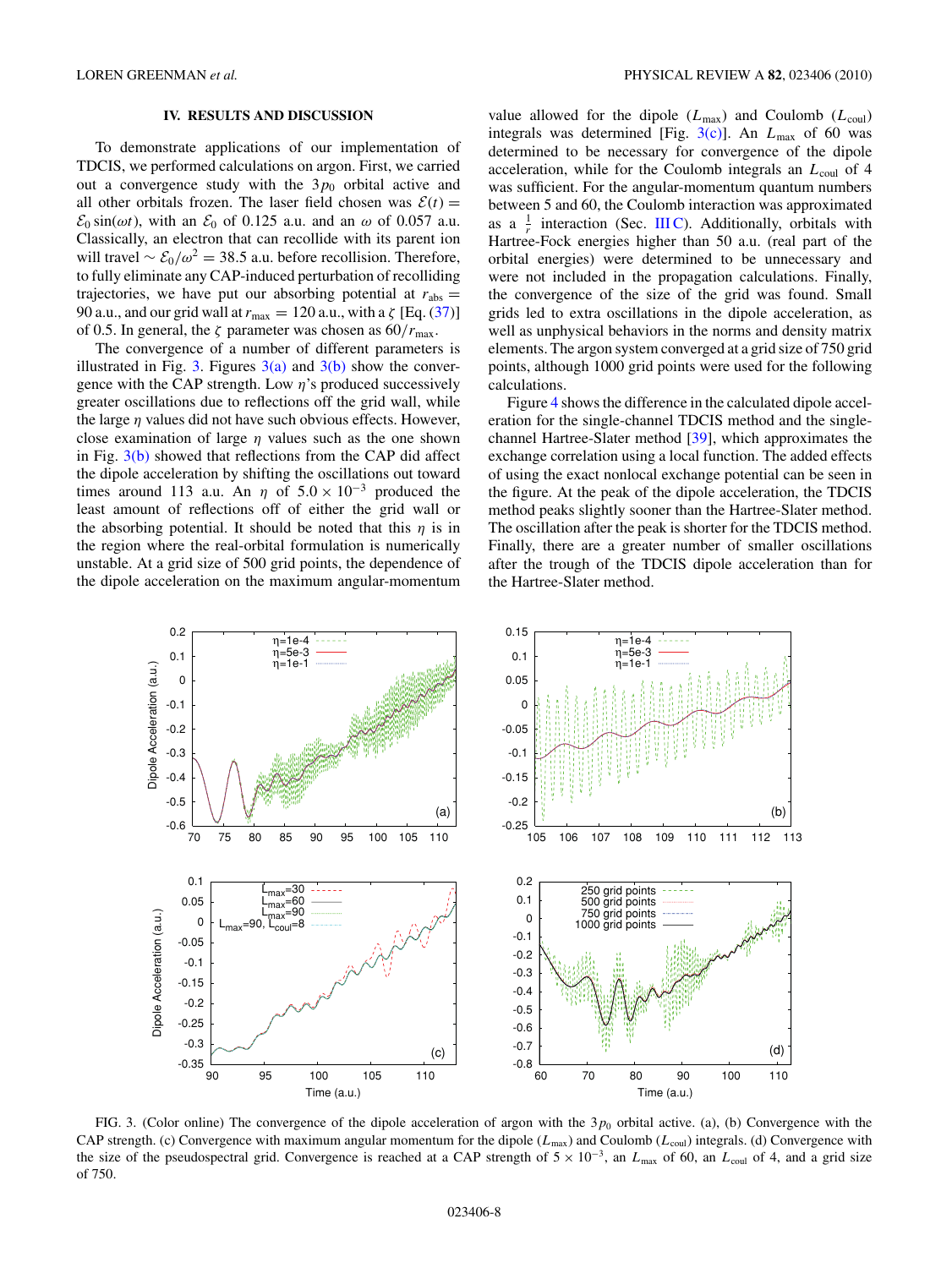<span id="page-8-0"></span>

FIG. 4. (Color online) A comparison of the dipole acceleration of the single-channel TDCIS and Hartree-Slater methods. The nonlocal exchange effects are evident.

The multichannel capacity of the TDCIS framework was tested by performing calculations of the ion density matrix elements for argon with only the  $3p_0$  orbital active as well as with all  $3p$  orbitals active (see Fig. 5). For the case in which only the  $3p_0$  orbital is active, the population of the orbital increases in two steps corresponding to the two half-cycles of the driving potential. There are minor oscillations especially in the second half-cycle. When all 3*p* orbitals are active, the population of the  $3p_0$  orbital follows a similar pattern but is smaller than the single-channel case. The oscillations of the  $3p_0$  population are slightly smaller as well for the three-channel case. Importantly, the combined populations of the 3*p*<sup>1</sup> and 3*p*−<sup>1</sup> orbitals are more than 10% of the  $3p_0$  population. This result conflicts with the models that ignore channel coupling and assume that these populations are sufficiently small.



FIG. 5. (Color online) The ion density matrix elements are compared for the single-channel case and the three-channel case. The 3 $p_1$  element plus the 3 $p_{-1}$  element comprises more than 10% of the  $3p_0$  element in the three-channel case.

### **V. CONCLUSION**

We have developed a time-dependent configurationinteraction singles formalism with a complex absorbing potential in order to describe strong-field atomic processes in the nonperturbative regime. Previous theoretical approaches have relied on a single active electron approach, while with TDCIS, multichannel processes can be investigated. Two-electron reduced density matrix (2-RDM) methods [\[118–122\]](#page-11-0) may provide a framework in the future for examining laser-field interactions with the inclusion of explicit electron correlation and additional multireference states. The flexible pseudospectral grid allows us to calculate orbitals with sufficient density in each region of the space in order to describe weakly bound and ionized electrons as well as strongly bound atomic electrons. We have also shown that applying the CAP in the Hartree-Fock step is more numerically stable than applying it in the propagation step. This leads to a non-Hermitian modified Fock operator, as well as complex orbitals which are orthogonal with respect to a symmetric inner product. Using these complex orbitals, a reduced ion density matrix was formulated in order to determine the populations and coherences of the one-hole states. The dipole acceleration of argon was calculated as well, which requires overlap integrals between the complex orbitals.

The TDCIS dipole acceleration for argon with its  $3p_0$ orbital active was converged on the pseudospectral grid and then compared with the dipole acceleration calculated using the Hartree-Slater method. Local potential approximations are used in many theoretical treatments of strong-field processes. We determined that using the nonlocal exchange of the TDCIS method significantly affects the dipole acceleration. We then used the ion density matrix to compare the populations of the 3*p* orbitals of argon in single-channel and multichannel calculations. In the single-channel calculations, only the  $3p_0$  orbital was allowed to be active. When all  $3p$  orbitals were open for excitation, the population of the  $3p_0$  orbital decreased as expected, although the time evolution was similar in shape. However, the combined  $3p_1$  and  $3p_{-1}$ populations were determined to be greater than 10% of the  $3p_0$  population. This is a significant occupation, and it shows that methods which assume a single channel do not take into account possibly important effects. The TDCIS method provides a multichannel approach for nonperturbative strong-field processes which can be used to study effects that previous theoretical methods did not take into account.

#### **ACKNOWLEDGMENTS**

We thank Nina Rohringer for helpful discussions. This work was supported by the Office of Basic Energy Sciences, US Department of Energy under Contract No. DE-AC02- 06CH11357. L.G. would like to thank Martha Ann and Joseph A. Chenicek and their family for financial support.

### **APPENDIX: CALCULATING INTEGRALS**

Using the orbitals represented on a quadrature grid, we compute one- and two-body matrix elements, which are needed to solve the TDCIS equation of motion. For a general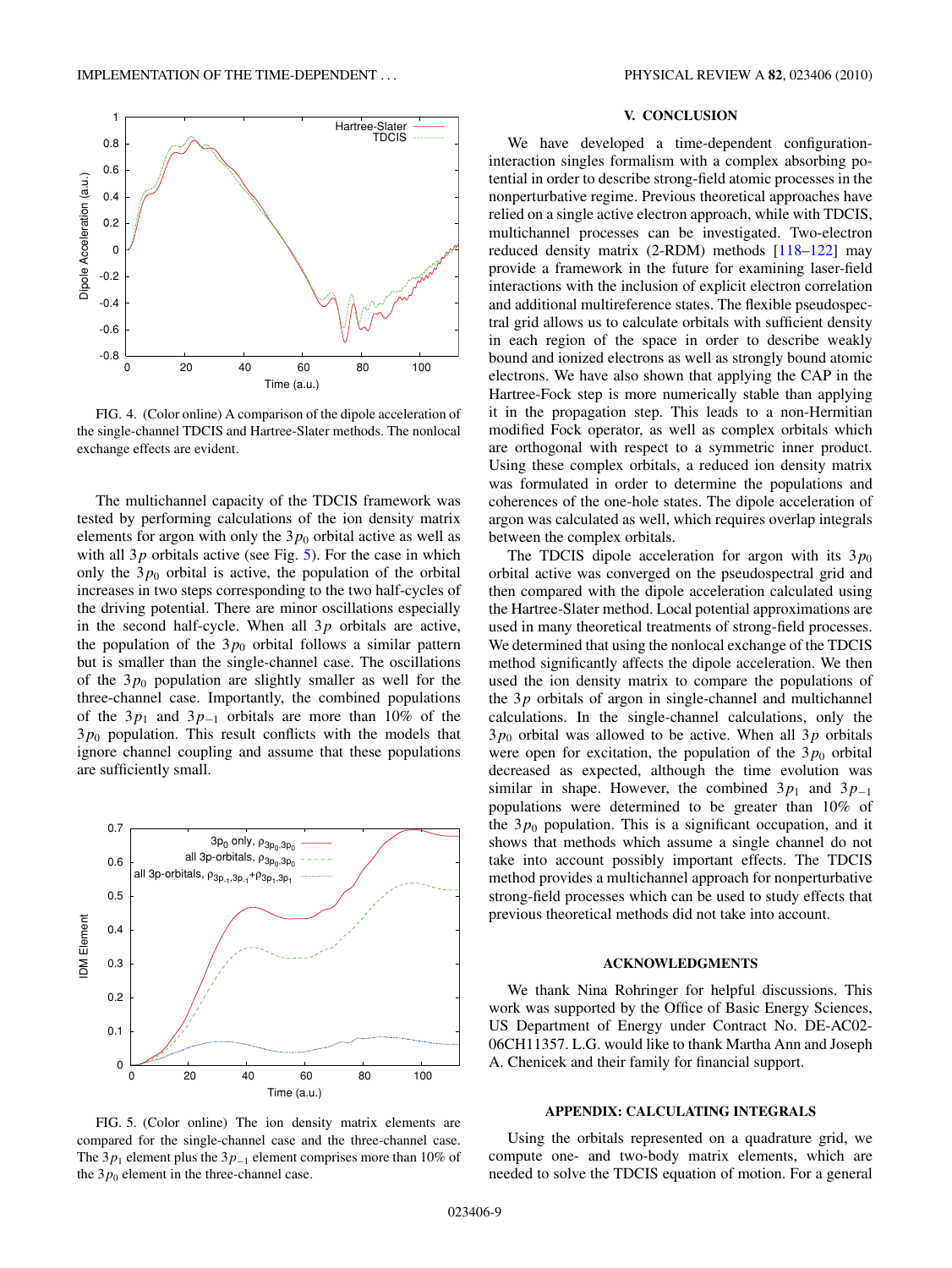<span id="page-9-0"></span>one-electron operator  $\hat{f}$ , its matrix element defined by the symmetric inner product is given by

$$
f_{(p,q)} = \int dr d\theta d\phi \sin \theta Y_{l_p,m_p}^*(\theta, \phi) u_{n_p,l_p}(r) f(r, \theta, \phi)
$$
  
 
$$
\times Y_{l_q,m_q}(\theta, \phi) u_{n_q,l_q}(r).
$$
 (A1)

We perform the quadrature, such that

$$
f_{(p,q)} = \frac{2}{N(N+1)} \int d\theta d\phi \sin\theta \sum_{k} A_{n_p,l_p}^{k} Y_{l_p,m_p}^{*}(\theta, \phi)
$$

$$
\times f(r_k, \theta, \phi) A_{n_q,l_q}^{k} Y_{l_q,m_q}(\theta, \phi). \tag{A2}
$$

To obtain  $f_{p,q}$ , which is defined by the conjugated inner product, we replace  $A_{n_p,l_p}^k$  in Eq. (A2) with its complex conjugate.

Using Eq. (A2), all one-electron integrals can be constructed. For the overlap integrals, the angular part becomes a *δ* function, and we are left with

$$
o_{p,q} = \delta_{l_p,l_q} \delta_{m_p,m_q} \sum_{k} \frac{2}{N(N+1)} (A_{n_p,l_p}^k)^* A_{n_q,l_q}^k.
$$
 (A3)

For the nonconjugated dipole integrals ( $\hat{z} = r \cos \theta$ ), we need for the propagation, using the relation  $Y_{1,0} = \frac{4}{3\pi} \cos \theta$  and the fact that the integral of three spherical harmonics can be written

- [1] L. V. Keldysh, Zh. Eksp. Teor. Fiz. **47**, 1945 (1964) [Sov. Phys. JETP **20**, 1307 (1965)].
- [2] A. M. Perelomov, V. S. Popov, and M. V. Terentev, Zh. Eksp. Teor. Fiz. **50**, 1393 (1965) [Sov. Phys. JETP **23**, 924 (1966)].
- [3] F. H. M. Faisal, J. Phys. B **6**[, L89 \(1973\).](http://dx.doi.org/10.1088/0022-3700/6/4/011)
- [4] L. A. Lompre, G. Mainfray, C. Manus, S. Repoux, and J. Thebault, [Phys. Rev. Lett.](http://dx.doi.org/10.1103/PhysRevLett.36.949) **36**, 949 (1976).
- [5] H. R. Reiss, Phys. Rev. A **22**[, 1786 \(1980\).](http://dx.doi.org/10.1103/PhysRevA.22.1786)
- [6] P. Lambropoulos, [Phys. Rev. Lett.](http://dx.doi.org/10.1103/PhysRevLett.55.2141) **55**, 2141 (1985).
- [7] M. V. Ammosov, N. B. Delone, and V. P. Krainov, Zh. Eksp. Teor. Fiz. **91**, 2008 (1986) [Sov. Phys. JETP **64**, 1191 (1986)].
- [8] F. Yergeau, S. L. Chin, and P. Lavigne, [J. Phys. B](http://dx.doi.org/10.1088/0022-3700/20/4/013) **20**, 723 [\(1987\).](http://dx.doi.org/10.1088/0022-3700/20/4/013)
- [9] S. Augst, D. Strickland, D. D. Meyerhofer, S. L. Chin, and J. H. Eberly, [Phys. Rev. Lett.](http://dx.doi.org/10.1103/PhysRevLett.63.2212) **63**, 2212 (1989).
- [10] T. E. Glover, J. K. Crane, M. D. Perry, R. W. Lee, and R. W. Falcone, [Phys. Rev. Lett.](http://dx.doi.org/10.1103/PhysRevLett.75.445) **75**, 445 (1995).
- [11] G. N. Gibson, M. Li, C. Guo, and J. Neira, [Phys. Rev. Lett.](http://dx.doi.org/10.1103/PhysRevLett.79.2022) **79**, [2022 \(1997\).](http://dx.doi.org/10.1103/PhysRevLett.79.2022)
- [12] J. Muth-Böhm, A. Becker, and F. H. M. Faisal, *[Phys. Rev. Lett.](http://dx.doi.org/10.1103/PhysRevLett.85.2280)* **85**[, 2280 \(2000\).](http://dx.doi.org/10.1103/PhysRevLett.85.2280)
- [13] R. Taïeb, V. Véniard, and A. Maquet, *[Phys. Rev. Lett.](http://dx.doi.org/10.1103/PhysRevLett.87.053002)* **87**, [053002 \(2001\).](http://dx.doi.org/10.1103/PhysRevLett.87.053002)
- [14] R. Moshammer *et al.*, Phys. Rev. Lett. **91**[, 113002 \(2003\).](http://dx.doi.org/10.1103/PhysRevLett.91.113002)
- [15] E. Gubbini, U. Eichmann, M. Kalashnikov, and W. Sandner, Phys. Rev. Lett. **94**[, 053602 \(2005\).](http://dx.doi.org/10.1103/PhysRevLett.94.053602)
- [16] O. Smirnova, M. Spanner, and M. Ivanov, [Phys. Rev. A](http://dx.doi.org/10.1103/PhysRevA.77.033407) **77**, [033407 \(2008\).](http://dx.doi.org/10.1103/PhysRevA.77.033407)

using Clebsch-Gordan coefficients [\[111\]](#page-11-0),

$$
z_{(p,q)} = \sqrt{\frac{2l_q + 1}{2l_p + 1}} C(l_q, 1, l_p; 0, 0, 0) C(l_q, 1, l_p; m_q, 0, m_p)
$$

$$
\times \sum_{k} \frac{2}{N(N+1)} A^{k}_{n_p, l_p} A^{k}_{n_q, l_q} r(x_k). \tag{A4}
$$

We also need the conjugated dipole acceleration integrals ( $\hat{a}$  =  $Z \cos \theta / r^2$ ),

$$
a_{p,q} = \sqrt{\frac{2l_q + 1}{2l_p + 1}} C(l_q, 1, l_p; 0, 0, 0) C(l_q, 1, l_p; m_q, 0, m_p)
$$

$$
\times \sum_{k} \frac{2}{N(N+1)} (A_{n_p, l_p}^k)^* A_{n_q, l_q}^k \frac{Z}{r(x_k)^2}.
$$
 (A5)

The nonconjugated two-electron Coulomb integrals are also required for the propagation, and they are constructed using a two-index quadrature. The expansion

$$
\frac{1}{r_{12}} = \sum_{L=0}^{\infty} \frac{4\pi}{2L+1} \frac{r_L}{r_>^{L+1}} \sum_{M=-L}^{L} Y_{L,M}^*(\theta_1, \phi_1) Y_{L,M}(\theta_2, \phi_2)
$$
\n(A6)

is used. Thus, the angular part of the Coulomb integrals reduce to Clebsch-Gordan coefficients, and the radial part becomes

$$
v_{(p,q,s,t)} \Rightarrow \sum_{k,k'} A^k_{n_p,l_p} A^{k'}_{n_q,l_q} A^k_{n_s,l_s} A^{k'}_{n_t,l_t} \frac{r(k,k')^L_<}{r(k,k')^{L+1}}.
$$
 (A7)

- [17] P. Eckle, A. N. Pfeiffer, C. Cirelli, A. Staudte, R. Dörner, H. G. Muller, M. Büttiker, and U. Keller, [Science](http://dx.doi.org/10.1126/science.1163439) 322, 1525  $(2008)$
- [18] P. Agostini, F. Fabre, G. Mainfray, G. Petite, and N. K. Rahman, [Phys. Rev. Lett.](http://dx.doi.org/10.1103/PhysRevLett.42.1127) **42**, 1127 (1979).
- [19] R. R. Freeman, P. H. Bucksbaum, H. Milchberg, S. Darack, D. Schumacher, and M. E. Geusic, [Phys. Rev. Lett.](http://dx.doi.org/10.1103/PhysRevLett.59.1092) **59**, 1092 [\(1987\).](http://dx.doi.org/10.1103/PhysRevLett.59.1092)
- [20] P. B. Corkum, N. H. Burnett, and F. Brunel, *[Phys. Rev. Lett.](http://dx.doi.org/10.1103/PhysRevLett.62.1259)* **62**[, 1259 \(1989\).](http://dx.doi.org/10.1103/PhysRevLett.62.1259)
- [21] E. Mevel, P. Breger, R. Trainham, G. Petite, P. Agostini, J. P. Chambaret, A. Migus, and A. Antonetti, [J. Phys. B](http://dx.doi.org/10.1088/0953-4075/25/17/001) **25**, L401 [\(1992\).](http://dx.doi.org/10.1088/0953-4075/25/17/001)
- [22] E. Mevel, P. Breger, R. Trainham, G. Petite, P. Agostini, A. Migus, J. P. Chambaret, and A. Antonetti, [Phys. Rev. Lett.](http://dx.doi.org/10.1103/PhysRevLett.70.406) **70**[, 406 \(1993\).](http://dx.doi.org/10.1103/PhysRevLett.70.406)
- [23] U. Mohideen, M. H. Sher, H. W. K. Tom, G. D. Aumiller, O. R. Wood, R. R. Freeman, J. Boker, and P. H. Bucksbaum, [Phys. Rev. Lett.](http://dx.doi.org/10.1103/PhysRevLett.71.509) **71**, 509 (1993).
- [24] G. G. Paulus, F. Zacher, H. Walther, A. Lohr, W. Becker, and M. Kleber, [Phys. Rev. Lett.](http://dx.doi.org/10.1103/PhysRevLett.80.484) **80**, 484 (1998).
- [25] T. Morishita, A.-T. Le, Z. Chen, and C. D. Lin, *[Phys. Rev. Lett.](http://dx.doi.org/10.1103/PhysRevLett.100.013903)* **100**[, 013903 \(2008\).](http://dx.doi.org/10.1103/PhysRevLett.100.013903)
- [26] M. Okunishi, T. Morishita, G. Prümper, K. Shimada, C. D. Lin, S. Watanabe, and K. Ueda, [Phys. Rev. Lett.](http://dx.doi.org/10.1103/PhysRevLett.100.143001) **100**, 143001 [\(2008\).](http://dx.doi.org/10.1103/PhysRevLett.100.143001)
- [27] M. Busuladžić, A. Gazibegović-Busuladžić, D. B. Milošević, and W. Becker, Phys. Rev. Lett. **100**[, 203003 \(2008\).](http://dx.doi.org/10.1103/PhysRevLett.100.203003)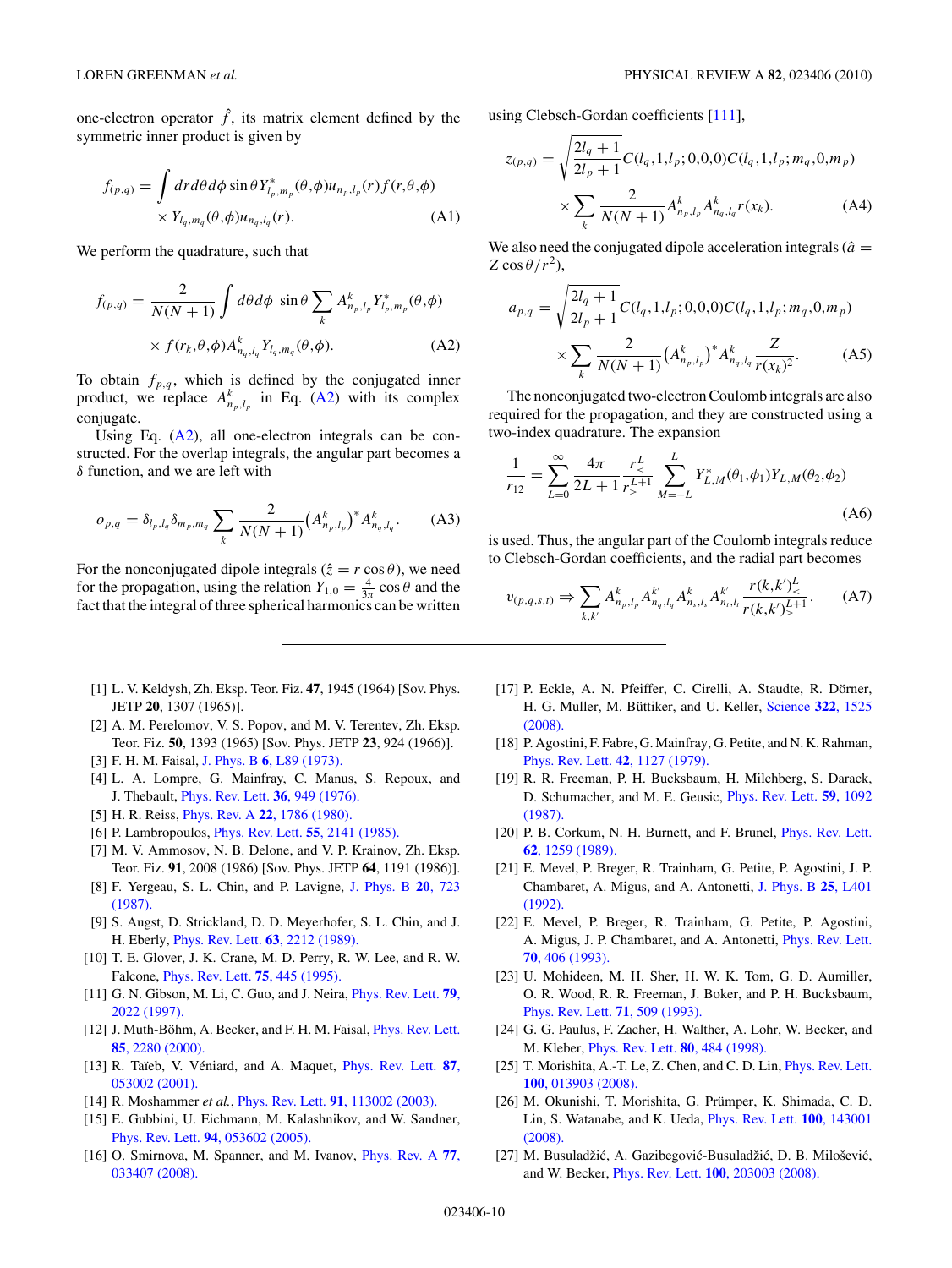- <span id="page-10-0"></span>[28] A. McPherson, G. Gibson, H. Jara, U. Johann, T. S. Luk, I. A. McIntyre, K. Boyer, and C. K. Rhodes, [J. Opt. Soc. Am. B](http://dx.doi.org/10.1364/JOSAB.4.000595) **4**, [595 \(1987\).](http://dx.doi.org/10.1364/JOSAB.4.000595)
- [29] M. Ferray, A. L'Huillier, X. F. Li, L. A. Lompre, G. Mainfray, and C. Manus, J. Phys. B **21**[, L31 \(1988\).](http://dx.doi.org/10.1088/0953-4075/21/3/001)
- [30] A. L'Huillier, K. J. Schafer, and K. C. Kulander, *[Phys. Rev.](http://dx.doi.org/10.1103/PhysRevLett.66.2200)* Lett. **66**[, 2200 \(1991\).](http://dx.doi.org/10.1103/PhysRevLett.66.2200)
- [31] P. B. Corkum, [Phys. Rev. Lett.](http://dx.doi.org/10.1103/PhysRevLett.71.1994) **71**, 1994 (1993).
- [32] M. Lewenstein, Ph. Balcou, M. Yu. Ivanov, A. L'Huillier, and P. B. Corkum, Phys. Rev. A **49**[, 2117 \(1994\).](http://dx.doi.org/10.1103/PhysRevA.49.2117)
- [33] Ch. Spielmann, N. H. Burnett, S. Santania, R. Koppitsch, M. Schnürer, C. Kan, M. Lenzner, P. Wobrauschek, and F. Krausz, Science **278**[, 661 \(1997\).](http://dx.doi.org/10.1126/science.278.5338.661)
- [34] Z. Chang, A. Rundquist, H. Wang, M. M. Murnane, and H. C. Kapteyn, [Phys. Rev. Lett.](http://dx.doi.org/10.1103/PhysRevLett.79.2967) **79**, 2967 (1997).
- [35] E. A. Gibson *et al.*, Science **302**[, 95 \(2003\).](http://dx.doi.org/10.1126/science.1088654)
- [36] E. A. Gibson, A. Paul, N. Wagner, R. Tobey, S. Backus, I. P. Christov, M. M. Murnane, and H. C. Kapteyn, [Phys. Rev. Lett.](http://dx.doi.org/10.1103/PhysRevLett.92.033001) **92**[, 033001 \(2004\).](http://dx.doi.org/10.1103/PhysRevLett.92.033001)
- [37] J. Seres *et al.*, Nature **433**[, 596 \(2005\).](http://dx.doi.org/10.1038/433596a)
- [38] A. Gordon and F. X. Kärtner, *[Phys. Rev. Lett.](http://dx.doi.org/10.1103/PhysRevLett.95.223901)* **95**, 223901 [\(2005\).](http://dx.doi.org/10.1103/PhysRevLett.95.223901)
- [39] A. Gordon, F. X. Kärtner, N. Rohringer, and R. Santra, *[Phys.](http://dx.doi.org/10.1103/PhysRevLett.96.223902)* Rev. Lett. **96**[, 223902 \(2006\).](http://dx.doi.org/10.1103/PhysRevLett.96.223902)
- [40] J. Levesque, D. Zeidler, J. P. Marangos, P. B. Corkum, and D. M. Villeneuve, Phys. Rev. Lett. **98**[, 183903 \(2007\).](http://dx.doi.org/10.1103/PhysRevLett.98.183903)
- [41] M. Spanner and P. Brumer, Phys. Rev. A **78**[, 033840 \(2008\).](http://dx.doi.org/10.1103/PhysRevA.78.033840)
- [42] G. Jordan and A. Scrinzi, New J. Phys. **10**[, 025035 \(2008\).](http://dx.doi.org/10.1088/1367-2630/10/2/025035)
- [43] B. Walker, B. Sheehy, L. F. DiMauro, P. Agostini, K. J. Schafer, and K. C. Kulander, [Phys. Rev. Lett.](http://dx.doi.org/10.1103/PhysRevLett.73.1227) **73**, 1227 (1994).
- [44] Th. Weber *et al.*, Nature **405**[, 658 \(2000\).](http://dx.doi.org/10.1038/35015033)
- [45] R. Moshammer *et al.*, [Phys. Rev. Lett.](http://dx.doi.org/10.1103/PhysRevLett.84.447) **84**, 447 (2000).
- [46] A. Becker and F. H. M. Faisal, [Phys. Rev. Lett.](http://dx.doi.org/10.1103/PhysRevLett.84.3546) **84**, 3546 [\(2000\).](http://dx.doi.org/10.1103/PhysRevLett.84.3546)
- [47] R. Kopold, W. Becker, H. Rottke, and W. Sandner, *[Phys. Rev.](http://dx.doi.org/10.1103/PhysRevLett.85.3781)* Lett. **85**[, 3781 \(2000\).](http://dx.doi.org/10.1103/PhysRevLett.85.3781)
- [48] A. S. Alnaser *et al.*, Phys. Rev. Lett. **93**[, 183202 \(2004\).](http://dx.doi.org/10.1103/PhysRevLett.93.183202)
- [49] P. J. Ho, R. Panfili, S. L. Haan, and J. H. Eberly, [Phys. Rev.](http://dx.doi.org/10.1103/PhysRevLett.94.093002) Lett. **94**[, 093002 \(2005\).](http://dx.doi.org/10.1103/PhysRevLett.94.093002)
- [50] S. Gräfe and M. Yu. Ivanov, *Phys. Rev. Lett.* **99**[, 163603 \(2007\).](http://dx.doi.org/10.1103/PhysRevLett.99.163603)
- [51] P. Koval, F. Wilken, D. Bauer, and C. H. Keitel, [Phys. Rev.](http://dx.doi.org/10.1103/PhysRevLett.98.043904) Lett. **98**[, 043904 \(2007\).](http://dx.doi.org/10.1103/PhysRevLett.98.043904)
- [52] A. Rudenko, V. L. B. de Jesus, Th. Ergler, K. Zrost, B. Feuerstein, C. D. Schröter, R. Moshammer, and J. Ullrich, Phys. Rev. Lett. **99**[, 263003 \(2007\).](http://dx.doi.org/10.1103/PhysRevLett.99.263003)
- [53] M. Hentschel *et al.*, Nature **414**[, 509 \(2001\).](http://dx.doi.org/10.1038/35107000)
- [54] P. Agostini and L. F. DiMauro, [Rep. Prog. Phys.](http://dx.doi.org/10.1088/0034-4885/67/6/R01) **67**, 813 (2004).
- [55] R. Velotta, N. Hay, M. B. Mason, M. Castillejo, and J. P. Marangos, Phys. Rev. Lett. **87**[, 183901 \(2001\).](http://dx.doi.org/10.1103/PhysRevLett.87.183901)
- [56] H. Niikura, F. Légaré, R. Hasbani, A. D. Bandrauk, M. Yu. Ivanov, D. M. Villeneuve, and P. B. Corkum, [Nature](http://dx.doi.org/10.1038/nature00787) **417**, 917 [\(2002\).](http://dx.doi.org/10.1038/nature00787)
- [57] J. Itatani, J. Levesque, D. Zeidler, H. Niikura, H. Pépin, J. C. Kieffer, P. B. Corkum, and D. M. Villeneuve, [Nature](http://dx.doi.org/10.1038/nature03183) **432**, 867 [\(2004\).](http://dx.doi.org/10.1038/nature03183)
- [58] J. Itatani, D. Zeidler, J. Levesque, M. Spanner, D. M. Villeneuve, and P. B. Corkum, Phys. Rev. Lett. **94**[, 123902 \(2005\).](http://dx.doi.org/10.1103/PhysRevLett.94.123902)
- [59] Th. Ergler, A. Rudenko, B. Feuerstein, K. Zrost, C. D. Schroter, ¨ R. Moshammer, and J. Ullrich, [Phys. Rev. Lett.](http://dx.doi.org/10.1103/PhysRevLett.95.093001) **95**, 093001 [\(2005\).](http://dx.doi.org/10.1103/PhysRevLett.95.093001)
- [60] R. Santra and A. Gordon, Phys. Rev. Lett. **96**[, 073906 \(2006\).](http://dx.doi.org/10.1103/PhysRevLett.96.073906)
- [61] S. Patchkovskii, Z. Zhao, T. Brabec, and D. M. Villeneuve, Phys. Rev. Lett. **97**[, 123003 \(2006\).](http://dx.doi.org/10.1103/PhysRevLett.97.123003)
- [62] B. D. Esry, A. M. Sayler, P. Q. Wang, K. D. Carnes, and I. Ben Itzhak, Phys. Rev. Lett. **97**[, 013003 \(2006\).](http://dx.doi.org/10.1103/PhysRevLett.97.013003)
- [63] N. L. Wagner, A. Wüest, I. P. Christov, T. Popmintchev, X. Zhou, M. M. Murnane, and H. C. Kapteyn, [Proc. Nat. Acad.](http://dx.doi.org/10.1073/pnas.0605178103) Sci. USA **103**[, 13279 \(2006\).](http://dx.doi.org/10.1073/pnas.0605178103)
- [64] S. Baker, J. S. Robinson, C. A. Haworth, H. Teng, R. A. Smith, C. C. Chirila, M. Lein, J. W. G. Tisch, and J. P. Marangos, Science **312**[, 424 \(2006\).](http://dx.doi.org/10.1126/science.1123904)
- [65] M. Lein, J. Phys. B **40**[, R135 \(2007\).](http://dx.doi.org/10.1088/0953-4075/40/16/R01)
- [66] O. Smirnova, A. S. Mouritzen, S. Patchkovskii, and M. Yu. Ivanov, J. Phys. B **40**[, F197 \(2007\).](http://dx.doi.org/10.1088/0953-4075/40/13/F01)
- [67] Z. Zhao, J. Yuan, and T. Brabec, [Phys. Rev. A](http://dx.doi.org/10.1103/PhysRevA.76.031404) **76**, 031404 [\(2007\).](http://dx.doi.org/10.1103/PhysRevA.76.031404)
- [68] S. Patchkovskii, Z. Zhao, T. Brabec, and D. M. Villeneuve, [J.](http://dx.doi.org/10.1063/1.2711809) Chem. Phys. **126**[, 114306 \(2007\).](http://dx.doi.org/10.1063/1.2711809)
- [69] B. Feuerstein, Th. Ergler, A. Rudenko, K. Zrost, C. D. Schröter, R. Moshammer, J. Ullrich, T. Niederhausen, and U. Thumm, Phys. Rev. Lett. **99**[, 153002 \(2007\).](http://dx.doi.org/10.1103/PhysRevLett.99.153002)
- [70] E. V. van der Zwan, C. C. Chirila, and M. Lein, [Phys. Rev. A](http://dx.doi.org/10.1103/PhysRevA.78.033410) **78**[, 033410 \(2008\).](http://dx.doi.org/10.1103/PhysRevA.78.033410)
- [71] Z. B. Walters, S. Tonzani, and C. H. Greene, [J. Phys. Chem. A](http://dx.doi.org/10.1021/jp8031226) **112**[, 9439 \(2008\).](http://dx.doi.org/10.1021/jp8031226)
- [72] W. Li, X. Zhou, R. Lock, S. Patchkovskii, A. Stolow, H. C. Kapteyn, and M. M. Murnane, Science **322**[, 1207 \(2008\).](http://dx.doi.org/10.1126/science.1163077)
- [73] M. Drescher *et al.*, Nature **419**[, 803 \(2002\).](http://dx.doi.org/10.1038/nature01143)
- [74] F. Lindner *et al.*, Phys. Rev. Lett. **95**[, 040401 \(2005\).](http://dx.doi.org/10.1103/PhysRevLett.95.040401)
- [75] G. L. Yudin, A. D. Bandrauk, and P. B. Corkum, *[Phys. Rev.](http://dx.doi.org/10.1103/PhysRevLett.96.063002)* Lett. **96**[, 063002 \(2006\).](http://dx.doi.org/10.1103/PhysRevLett.96.063002)
- [76] T. Pfeifer, M. J. Abel, P. M. Nagel, A. Jullien, Z.-H. Loh, M. J. Bell, D. M. Neumark, and S. R. Leone, [Chem. Phys. Lett.](http://dx.doi.org/10.1016/j.cplett.2008.08.059) **463**, [11 \(2008\).](http://dx.doi.org/10.1016/j.cplett.2008.08.059)
- [77] A. D. Bandrauk, S. Chelkowski, S. Kawai, and H. Lu, *[Phys.](http://dx.doi.org/10.1103/PhysRevLett.101.153901)* Rev. Lett. **101**[, 153901 \(2008\).](http://dx.doi.org/10.1103/PhysRevLett.101.153901)
- [78] K. C. Kulander, Phys. Rev. A **36**[, 2726 \(1987\).](http://dx.doi.org/10.1103/PhysRevA.36.2726)
- [79] J. L. Krause, K. J. Schafer, and K. C. Kulander, [Phys. Rev.](http://dx.doi.org/10.1103/PhysRevLett.68.3535) Lett. **68**[, 3535 \(1992\).](http://dx.doi.org/10.1103/PhysRevLett.68.3535)
- [80] K. J. Schafer, B. Yang, L. F. DiMauro, and K. C. Kulander, [Phys. Rev. Lett.](http://dx.doi.org/10.1103/PhysRevLett.70.1599) **70**, 1599 (1993).
- [81] H. Rottke, J. Ludwig, and W. Sandner, [J. Phys. B](http://dx.doi.org/10.1088/0953-4075/29/8/012) **29**, 1479 [\(1996\).](http://dx.doi.org/10.1088/0953-4075/29/8/012)
- [82] P. Kaminski, R. Wiehle, V. Renard, A. Kazmierczak, B. Lavorel, O. Faucher, and B. Witzel, [Phys. Rev. A](http://dx.doi.org/10.1103/PhysRevA.70.053413) **70**, 053413 [\(2004\).](http://dx.doi.org/10.1103/PhysRevA.70.053413)
- [83] L. Young *et al.*, Phys. Rev. Lett. **97**[, 083601 \(2006\).](http://dx.doi.org/10.1103/PhysRevLett.97.083601)
- [84] C. Höhr *et al.*, *Phys. Rev. A* **75**, 011403(*R*) (2007).
- [85] Z.-H. Loh, M. Khalil, R. E. Correa, R. Santra, C. Buth, and S. R. Leone, Phys. Rev. Lett. **98**[, 143601 \(2007\).](http://dx.doi.org/10.1103/PhysRevLett.98.143601)
- [86] S. H. Southworth *et al.*, Phys. Rev. A **76**[, 043421 \(2007\).](http://dx.doi.org/10.1103/PhysRevA.76.043421)
- [87] N. Rohringer, A. Gordon, and R. Santra, [Phys. Rev. A](http://dx.doi.org/10.1103/PhysRevA.74.043420) **74**, [043420 \(2006\).](http://dx.doi.org/10.1103/PhysRevA.74.043420)
- [88] R. Santra, R. W. Dunford, and L. Young, [Phys. Rev. A](http://dx.doi.org/10.1103/PhysRevA.74.043403) **74**, [043403 \(2006\).](http://dx.doi.org/10.1103/PhysRevA.74.043403)
- [89] N. Rohringer and R. Santra, Phys. Rev. A **79**[, 053402 \(2009\).](http://dx.doi.org/10.1103/PhysRevA.79.053402)
- [90] M. Lein, N. Hay, R. Velotta, J. P. Marangos, and P. L. Knight, Phys. Rev. Lett. **88**[, 183903 \(2002\).](http://dx.doi.org/10.1103/PhysRevLett.88.183903)
- [91] J. Zanghellini, M. Kitzler, T. Brabec, and A. Scrinzi, [J. Phys.](http://dx.doi.org/10.1088/0953-4075/37/4/004) B **37**[, 763 \(2004\).](http://dx.doi.org/10.1088/0953-4075/37/4/004)